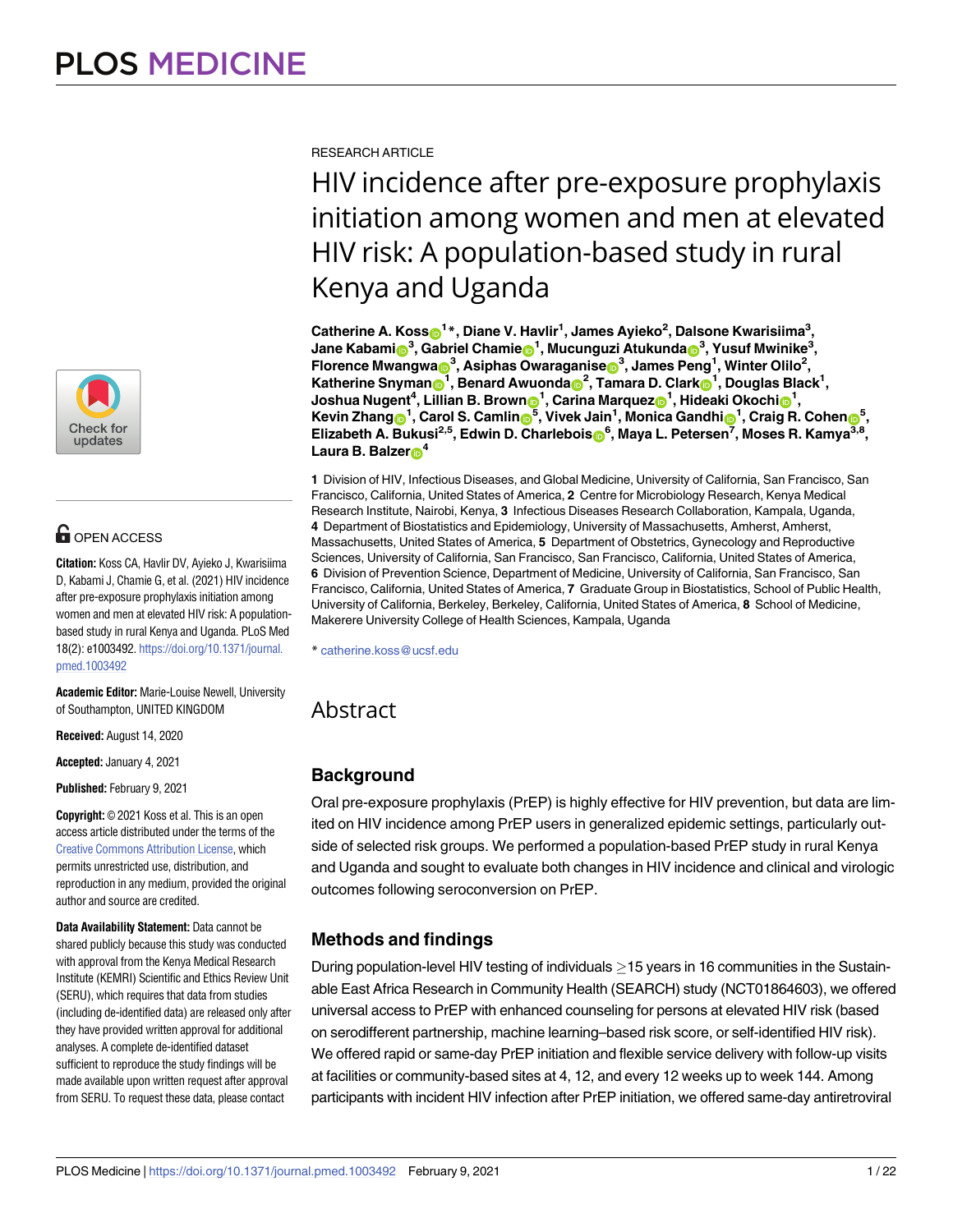the SEARCH Scientific Committee at [canice.](mailto:canice.christian@ucsf.edu) [christian@ucsf.edu.](mailto:canice.christian@ucsf.edu)

**Funding:** Research reported in this manuscript was supported by the Division of AIDS, National Institute of Allergy and Infectious Diseases of the U.S. National Institutes of Health under award numbers U01AI099959 and UM1AI068636, the U. S. President's Emergency Plan for AIDS Relief (PEPFAR), and the Bill & Melinda Gates Foundation under award number OPP1159068. This research was also supported by the U.S. National Institutes of Health under award numbers 2R01AI098472 (to MG for measurement of tenofovir hair concentrations) and K23MH114760 (to CAK). Gilead Sciences donated tenofovir disoproxil fumarate/emtricitabine (Truvada) as study drug. The content is solely the responsibility of the authors and does not necessarily represent the official views of the NIH, PEPFAR, Gates Foundation, or Gilead Sciences. The funders had no role in study design, data collection and analysis, decision to publish, or preparation of the manuscript.

**Competing interests:** I have read the journal's policy and the authors of this manuscript have the following competing interests: CAK has received grant support to institution from the US National Institutes of Health and Gilead Research Scholars Program in HIV. DVH has received grant support from the US National Institutes of Health and study drug donation from Gilead Sciences. CM has received grant support from the US National Institutes of Health, the Stupski Foundation, and the Chan-Zuckerberg Biohub Foundation. LiBB has received grant support from the US National Institutes of Health. VJ has received grant support from the US Centers for Disease Control and Prevention/PEPFAR.

**Abbreviations:** 3TC, lamivudine; aIRR, adjusted incidence rate ratio; ART, antiretroviral therapy; ARV, antiretroviral; CI, confidence interval; EFV, efavirenz; IQR, interquartile range; LC-MS/MS, liquid chromatography-tandem mass spectrometry; MSM, men who have sex with men; NNRTI, non-nucleoside reverse transcriptase inhibitor; NRTI, nucleoside/nucleotide reverse transcriptase inhibitor; PrEP, pre-exposure prophylaxis; SEARCH, Sustainable East Africa Research in Community Health; TDF/FTC, tenofovir disoproxil fumarate/emtricitabine; UCSF, University of California, San Francisco; UTT, universal test and treat.

therapy (ART) initiation and analyzed HIV RNA, tenofovir hair concentrations, drug resistance, and viral suppression (<1,000 c/ml based on available assays) after ART start. Using Poisson regression with cluster-robust standard errors, we compared HIV incidence among PrEP initiators to incidence among propensity score–matched recent historical controls (from the year before PrEP availability) in 8 of the 16 communities, adjusted for risk group. Among 74,541 individuals who tested negative for HIV, 15,632/74,541 (21%) were assessed to be at elevated HIV risk; 5,447/15,632 (35%) initiated PrEP (49% female; 29% 15–24 years; 19% in serodifferent partnerships), of whom 79% engaged in  $>$  1 follow-up visit and 61% self-reported PrEP adherence at  $\geq$ 1 visit. Over 7,150 person-years of follow-up, HIV incidence was 0.35 per 100 person-years (95% confidence interval [CI] 0.22–0.49) among PrEP initiators. Among matched controls, HIV incidence was 0.92 per 100 person-years (95% CI 0.49–1.41), corresponding to 74% lower incidence among PrEP initiators compared to matched controls (adjusted incidence rate ratio [aIRR] 0.26, 95% CI 0.09-0.75;  $p = 0.013$ ). Among women, HIV incidence was 76% lower among PrEP initiators versus matched controls (aIRR 0.24, 95% CI 0.07–0.79;  $p = 0.019$ ; among men, HIV incidence was 40% lower, but not significantly so (aIRR 0.60, 95% CI 0.12-3.05;  $p = 0.54$ ). Of 25 participants with incident HIV infection (68% women),  $7/25$  (28%) reported taking PrEP  $\leq$ 30 days before HIV diagnosis, and 24/25 (96%) started ART. Of those with repeat HIV RNA after ART start, 18/19 (95%) had <1,000 c/ml. One participant with viral non-suppression was found to have transmitted viral resistance, as well as emtricitabine resistance possibly related to PrEP use. Limitations include the lack of contemporaneous controls to assess HIV incidence without PrEP and that plasma samples were not archived to assess for baseline acute infection.

## **Conclusions**

Population-level offer of PrEP with rapid start and flexible service delivery was associated with 74% lower HIV incidence among PrEP initiators compared to matched recent controls prior to PrEP availability. HIV infections were significantly lower among women who started PrEP. Universal HIV testing with linkage to treatment and prevention, including PrEP, is a promising approach to accelerate reductions in new infections in generalized epidemic settings.

## **Trial registration**

ClinicalTrials.gov [NCT01864603.](https://clinicaltrials.gov/ct2/show/NCT01864603)

## Author summary

## **Why was this study done?**

- Despite major gains in HIV testing and treatment, there were 1.7 million new HIV infections worldwide in 2019, of which nearly 60% occurred in sub-Saharan Africa.
- Daily oral pre-exposure prophylaxis (PrEP) with tenofovir disoproxil fumarate/emtricitabine (TDF/FTC) is highly effective for HIV prevention and could substantially reduce new HIV infections if offered alongside access to HIV testing and treatment.
- Little is known about the incidence of new HIV infections among PrEP users in settings with generalized HIV epidemics, particularly when offered broadly across communities where access to HIV testing and treatment have already been scaled up.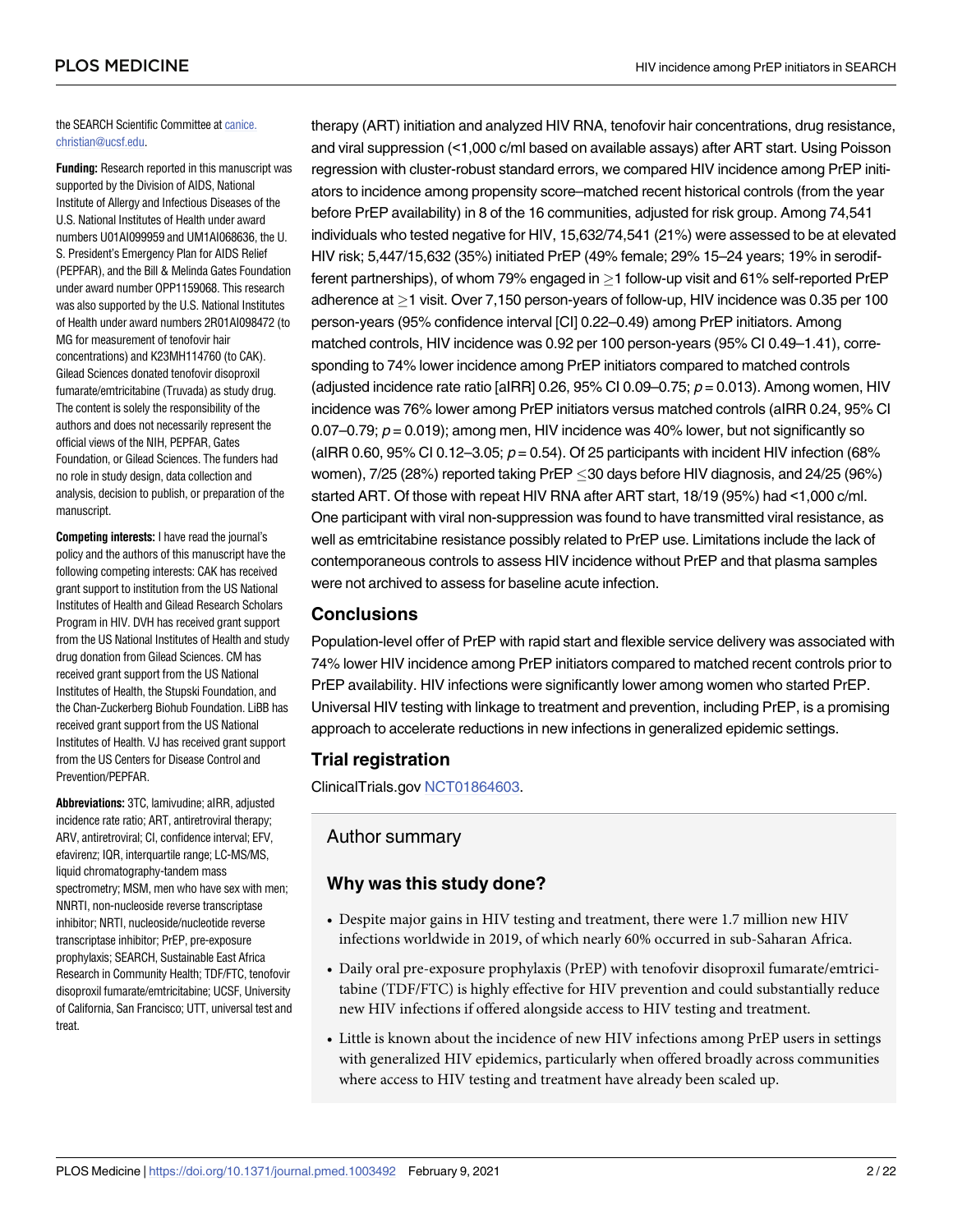#### <span id="page-2-0"></span>**What did the researchers do and find?**

- In 16 communities in rural Kenya and Uganda, we conducted community-wide HIV testing and offered universal access to PrEP with an inclusive approach to eligibility (for persons in serodifferent partnerships, those identified by an HIV risk prediction tool, or those who self-identified as being at risk of HIV). We offered rapid PrEP start and a flexible care delivery model with follow-up visits at health facilities or community-based sites for HIV testing and PrEP refills.
- Of 74,541 persons who tested negative for HIV, 15,632 (21%) were assessed to be at elevated HIV risk, of whom 5,447 (35%) started PrEP. Overall, 79% of persons who initiated PrEP engaged in the program for follow-up visits.
- Among PrEP initiators in the 16 study communities, there were 25 seroconversions over 7,150 person-years of follow-up. HIV incidence was 0.35 per 100 person-years (95% confidence interval [CI] 0.22–0.49).
- In 8 communities, we compared HIV incidence among PrEP initiators to persons with similar characteristics (matched controls) from the year before PrEP was available. Compared to matched controls, HIV incidence was 74% lower among PrEP initiators overall; 76% lower among women who initiated PrEP; and 40% lower among men who initiated PrEP, although this result among men did not reach statistical significance.

## **What do these findings mean?**

- Providing universal access to PrEP in the context of community-wide HIV testing in rural Kenya and Uganda was associated with lower HIV incidence among persons who initiated PrEP compared to matched recent controls.
- We found lower HIV incidence after PrEP initiation among women, for whom rates of new HIV infections are higher than in men, including in recent prevention studies without PrEP. These results suggest that PrEP may help to close the gap in new infections between men and women.
- Universal access to HIV testing, treatment, and prevention, including rapid provision of PrEP with flexible service delivery, could reduce HIV incidence in generalized epidemic settings.

## **Introduction**

In 2019, there were 1.7 million new HIV infections globally, far exceeding the UNAIDS 2020 target of 500,000 new infections annually [[1](#page-17-0)]. Oral pre-exposure prophylaxis (PrEP) with tenofovir disoproxil fumarate/emtricitabine (TDF/FTC) is highly effective for HIV prevention [\[2,3](#page-17-0)] and could accelerate reductions in HIV incidence in combination with other approaches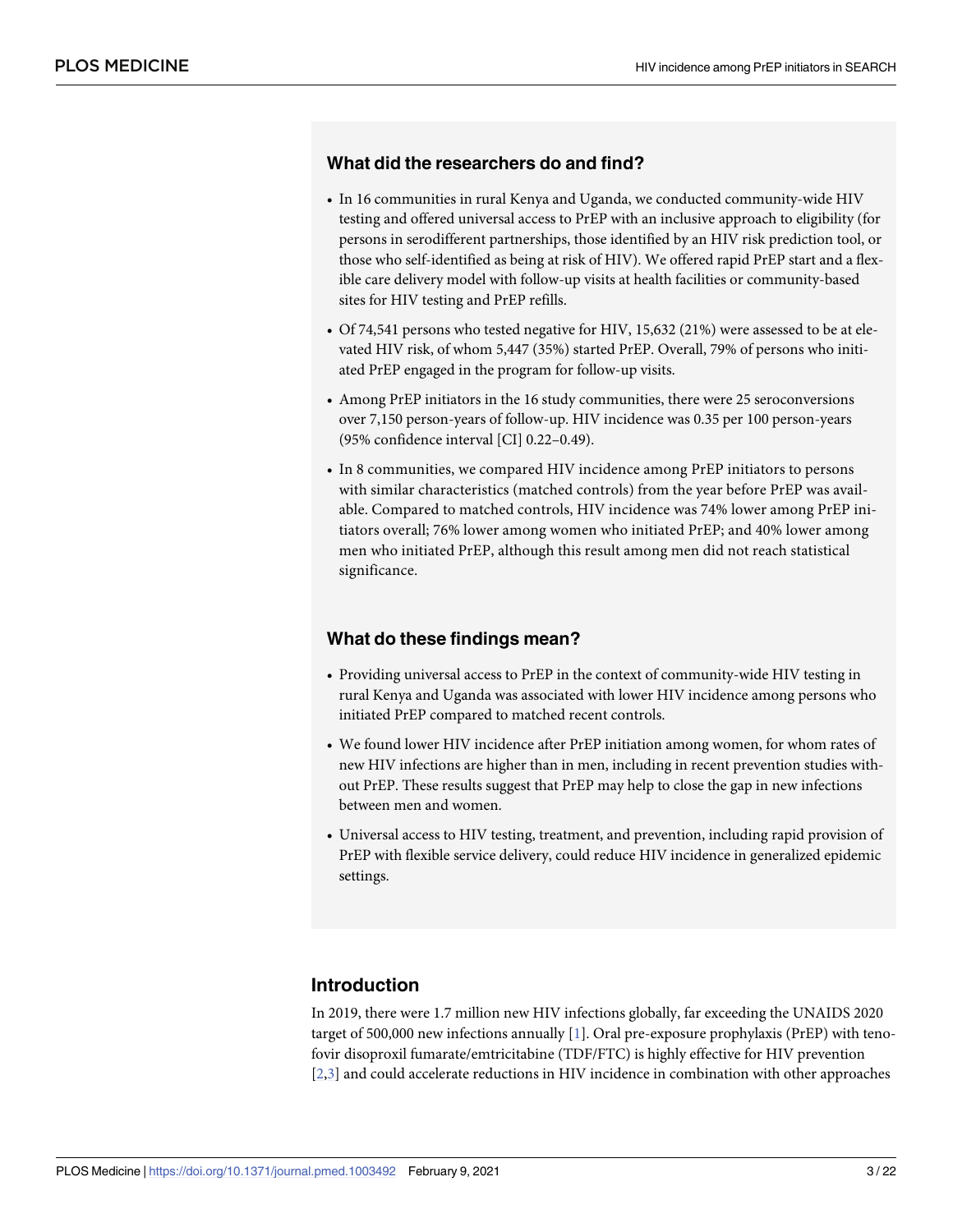<span id="page-3-0"></span>such as treatment as prevention  $[4]$  $[4]$ . In high-income settings where both antiretroviral therapy (ART) and PrEP have been scaled up, declines in incidence have been observed among men who have sex with men (MSM) [[5,6\]](#page-17-0). In sub-Saharan Africa, which accounted for 59% of new infections globally in 2019 [[1\]](#page-17-0), there have been remarkable gains in ART coverage, but PrEP rollout is just beginning to expand in many settings. As a result, data on HIV incidence among PrEP users in Africa remain limited outside of placebo-controlled trials and open-label studies of specific risk groups, such as serodifferent couples [[7\]](#page-17-0), young women [\[8\]](#page-18-0), MSM [[9\]](#page-18-0), and female sex workers [[10](#page-18-0)].

As PrEP is scaled up in generalized epidemic settings, optimal strategies for delivery (including care provision, refills, and laboratory monitoring) are needed to realize its potential to reduce new HIV infections. Community-based HIV testing with supported linkage to treatment or prevention, including PrEP, provides an opportunity to engage individuals (such as adolescent girls, young adults, and men) who may not otherwise access health services. Moreover, lower-barrier models for PrEP service delivery, including options for out-of-facility community-based visits, may further help to enhance retention of individuals in HIV prevention services.

We offered universal access to PrEP with an inclusive approach to eligibility during population-level HIV testing in 16 communities in rural Kenya and Uganda. We provided rapid PrEP start on-site at health fairs and at clinics and a flexible delivery model with follow-up visits at either clinics or community-based sites for both HIV testing and PrEP refills. We sought to evaluate HIV incidence among PrEP initiators and characterize incident HIV infections on PrEP, including clinical and virologic outcomes.

#### **Methods**

#### **Ethics statement**

This study was approved by the institutional review boards of Makerere University (Kampala, Uganda), Kenya Medical Research Institute (Nairobi, Kenya), and University of California, San Francisco (UCSF; San Francisco, California, United States of America). All participants provided verbal consent; PrEP participants provided written informed consent in their preferred language. This study is reported as per the STROBE Statement (S1 STROBE [Checklist](#page-15-0)).

#### **Study design and procedures**

The Sustainable East Africa Research in Community Health (SEARCH) study (NCT01864603) is a cluster-randomized controlled trial in 32 communities in rural Kenya and Uganda that began in 2013 to test the hypothesis that HIV "test and treat" with universal ART using a multi-disease, patient-centered care model would reduce new HIV infections and improve community health compared to a country guideline approach [\[11\]](#page-18-0). In 2016 to 2017, the study implemented a population-level PrEP intervention in 16 communities before national PrEP rollout in Kenya and Uganda. As previously described  $[12,13]$ , from 2016 to 2017, we conducted community sensitization and education on PrEP and offered universal access to PrEP during population-level HIV and multi-disease testing, using a hybrid mobile testing approach [\[14\]](#page-18-0). Our approach involved holding health fairs at multiple locations across each community over 2 weeks, followed by home-based testing for non-attendees. We offered enhanced individual counseling on PrEP to persons with elevated risk of HIV acquisition based on at least one of the following categories: persons in serodifferent partnerships; those classified as being at risk based on an empirical HIV risk prediction algorithm developed using machine learning [\[15\]](#page-18-0); and individuals who self-identified as being at risk [[12](#page-18-0)]. We offered rapid or same-day PrEP initiation (with medication provided by the study) at local government clinics (with onetime, study-provided transport). In 14 of 16 communities, on-site PrEP start was also offered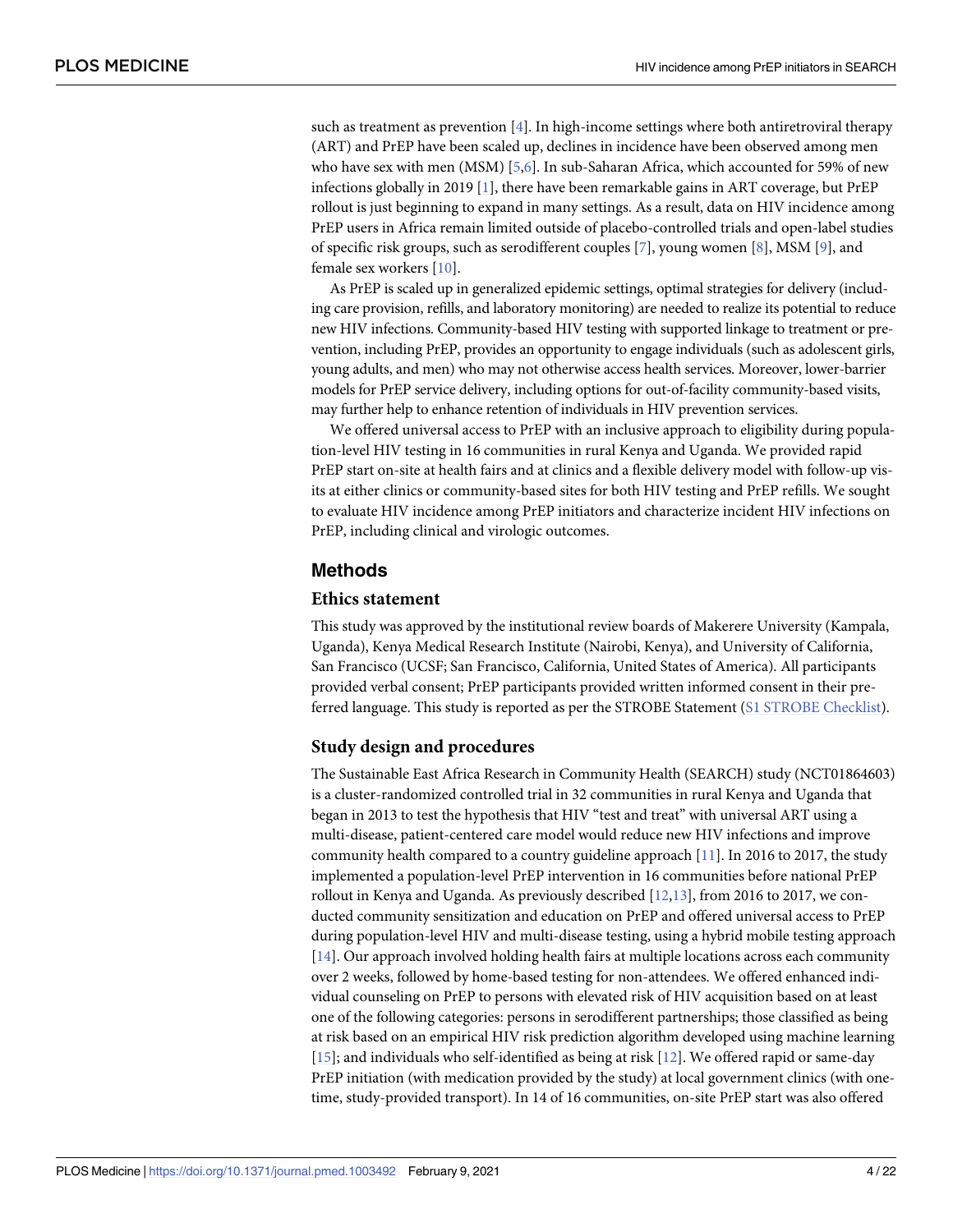<span id="page-4-0"></span>at SEARCH community-wide health fairs. From 2017 to 2018, we also offered on-site PrEP initiation during HIV testing events for key populations, tailored to the epidemiology of each community and including groups such as serodifferent partners, young women, and persons working in the fishing or transportation industries, or in bars [[16](#page-18-0)]. In addition, PrEP initiation was offered through the SEARCH study on an ongoing basis at clinics in study communities.

PrEP eligibility criteria included negative HIV testing within the preceding 4 weeks, no known hepatitis B infection, and no acute HIV symptoms. Baseline creatinine testing was performed, but PrEP was provided at enrollment before the receipt of creatinine results. After providing written informed consent, participants were given TDF (300 mg) co-formulated with FTC (200 mg). In a small number of cases, TDF co-formulated with lamivudine (3TC; 150 mg) was provided as an alternative to TDF/FTC due to limitations in drug supply, in accordance with guidelines [[17,18\]](#page-18-0).

Follow-up visits were scheduled at week 4, week 12, and every 12 weeks thereafter for up to 144 weeks prior to referral to local clinics for ongoing care. We provided a flexible delivery system with options for follow-up visits at clinics or community locations of the participants' choice (e.g., homes, near schools, trading centers, or beaches). Follow-up visit procedures included evaluation of self-assessed HIV risk, self-reported PrEP adherence using 3-day recall [\[19\]](#page-18-0) (a feasible-to-collect measure), rapid HIV antibody testing using country-standard serial testing algorithms, and PrEP refills. Participants who stopped PrEP were offered HIV testing and the opportunity to restart PrEP at each visit.

## **Procedures for participants with incident HIV infection after PrEP initiation**

Same-day ART start with standard regimens (TDF and 3TC with efavirenz [EFV] or, later, dolutegravir) recommended in Ugandan [[20](#page-18-0)] and Kenyan [[17,21\]](#page-18-0) treatment guidelines was offered at the seroconversion visit (i.e., on the day of positive testing with 2 rapid antibody tests). Confirmatory testing with HIV RNA was performed, followed by testing with Geenius HIV 1/2 Supplemental Assay (Bio-Rad, Hercules, California, USA) or western blot if HIV RNA not detected. Resistance to antiretroviral drugs was assessed by standard consensus sequencing from a stored plasma sample collected at the seroconversion visit or the visit closest to the seroconversion visit. Among participants who self-reported taking  $PrEP \leq 30$  days prior to seroconversion, we analyzed tenofovir concentrations in small hair samples (50 to 100 strands) to estimate the number of PrEP doses taken per week [[22,23\]](#page-18-0). One centimeter of hair closest to the scalp (reflecting the most recent 4 weeks of drug exposure) was analyzed via liquid chromatography-tandem mass spectrometry (LC-MS/MS) using validated methods in the UCSF Hair Analytical Laboratory [\[22\]](#page-18-0). Among participants with incident HIV infection, we assessed viral suppression rates  $\leq$  12 months after ART start. A threshold for viral suppression of HIV RNA *<*1,000 copies/ml was selected based on the highest limit of detection of assays used during routine follow-up (ranging from *<*20 to *<*1,000 copies/ml).

#### **Statistical analysis**

We analyzed the following steps of the PrEP cascade, based on methods previously described [\[12\]](#page-18-0), with data updated in this analysis through database closure (June 17, 2020). Among individuals assessed to be at elevated HIV risk, we calculated the proportion with PrEP uptake, defined as initiation based on receipt of pills. Among individuals who initiated PrEP, we measured program engagement, defined as attendance at follow-up visits. At each follow-up visit, we assessed the proportion of individuals who (1) received PrEP medication refills; and (2) self-reported adherence to PrEP (at least 1 dose of the past 3 [an indication of any recent PrEP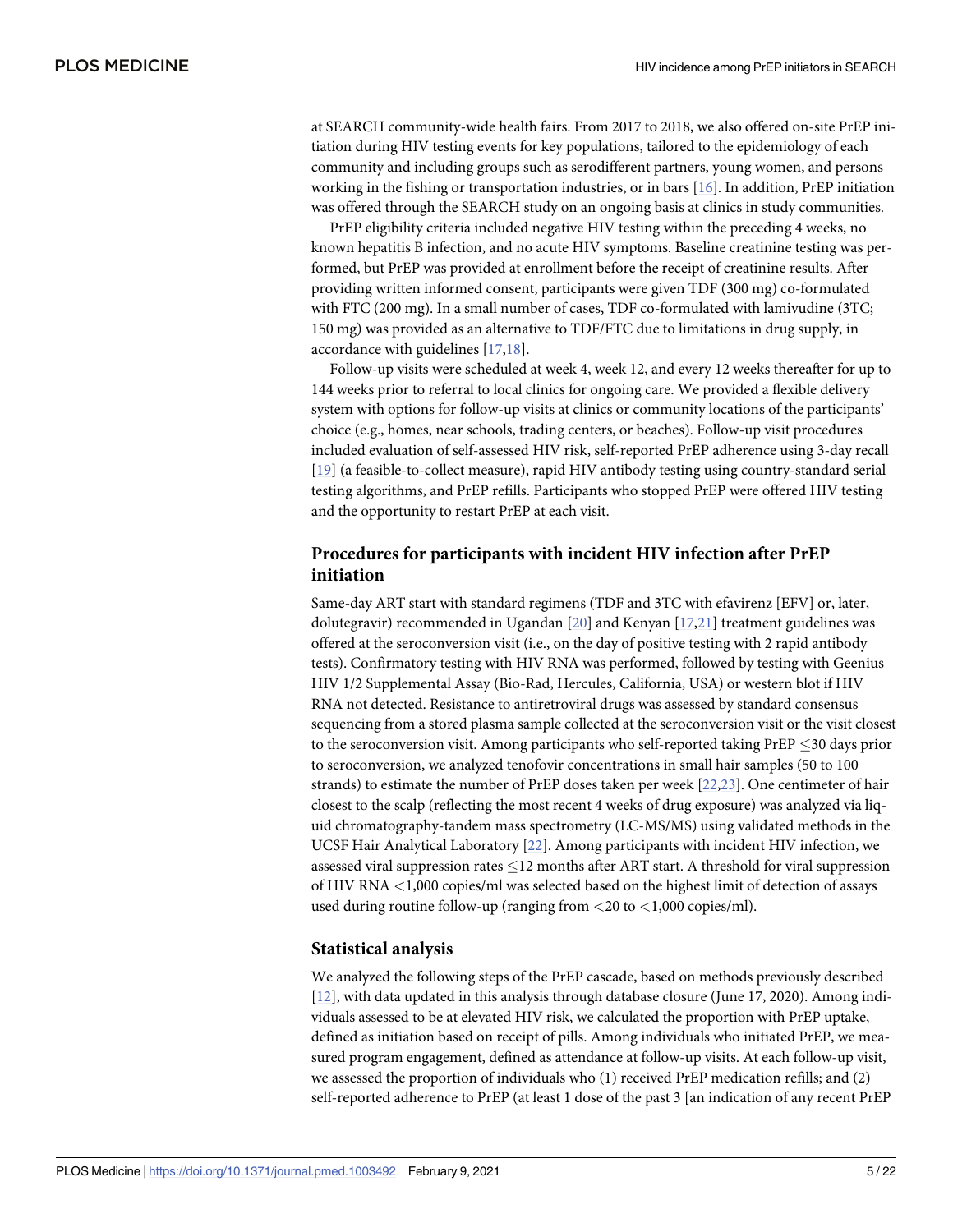<span id="page-5-0"></span>use], making the assumption that the participants not seen were nonadherent), both among all individuals who initiated PrEP and among individuals who reported current HIV risk.

We analyzed the HIV incidence rate among PrEP initiators who had repeat HIV testing after PrEP initiation. Incident HIV infections were those confirmed by HIV RNA, western blot, or Geenius testing. The date of HIV infection was imputed as the midpoint between last negative and first positive test. Follow-up time was censored at the date of death, last visit before database closure, or the imputed infection date. Incidence rates were calculated overall and by sex with 95% confidence intervals (CIs) defined by 2.5th and 97.5th quantiles over 5,000 bootstrap samples.

We conducted an analysis to compare observed HIV incidence among PrEP initiators to expected HIV incidence without PrEP. Because a contemporaneous control group without access to PrEP and with repeat HIV testing to detect seroconversions was not available, we compared HIV incidence among PrEP initiators to HIV incidence among propensity score– matched recent controls over the year before PrEP was available through this study. This analysis was thus restricted to the 8 study communities in which population-level HIV testing was performed (as described above [[14](#page-18-0)]) 1 year before PrEP was available and was repeated 1 year later at the start of the PrEP intervention. Individuals in these communities who had a negative HIV test in 2015 to 2016 and had a repeat HIV test 1 year later (2016 to 2017) were eligible to contribute to the analysis of matched controls. The dates of population-level HIV testing in the 8 communities are provided in S1 [Table](#page-16-0). (In the 8 communities not included in this analysis, population-level HIV testing was not performed the year prior to PrEP availability and, thus, HIV incidence data were not available). Because PrEP is intended for use among persons at elevated HIV risk, we selected recent historical controls based on 1-to-1 matching on an estimated propensity score, with matching performed within each community. Specifically, the propensity score was defined as the conditional probability of PrEP initiation given the following HIV risk predictors [\[24\]](#page-18-0): demographic factors, including age, sex, occupation, education, mobility, alcohol use, and serodifferent partnership (full list in S1 [Statistical](#page-15-0) Analysis [Plan\)](#page-15-0). We estimated the propensity score with the machine learning algorithm Super Learner [\[25\]](#page-18-0), using 5-fold interval cross validation. We then selected among the recent controls based on matching (via the *Matching* package [\[24\]](#page-18-0) in R) on the estimated propensity score. Finally, we calculated incidence rate ratios using Poisson regression with robust standard errors, accounting for clustering by community. Regression models adjusted for risk group (serodifferent partners, women 15 to 24 years, widow[er]s, fishing/bar/transport workers, and alcohol users) to account for any residual differences between the risk profiles of PrEP initiators and the matched controls. To examine differences by sex, these analyses were repeated stratifying on sex. Additional details are available in S1 [Statistical](#page-15-0) Analysis Plan. Analyses were conducted using R version 3.6.1.

#### **Results**

#### **Study participants and PrEP uptake**

A total of 76,132 individuals  $\geq$ 15 years old not previously diagnosed with HIV received HIV testing in the 16 study communities ([Fig](#page-6-0) 1) from June 2016 to April 2019. Overall, 74,541 tested negative for HIV, of whom 15,632 (21%) were assessed to be at elevated HIV risk, and 5,447 (35%) initiated PrEP (S2 [Table](#page-16-0)). Among the 5,447 PrEP initiators, 49% were women, 29% were age 15 to 24 years, 16% were age  $\geq$  45 years, and 19% were in serodifferent partnerships ([Table](#page-7-0) 1; S3 [Table](#page-16-0)).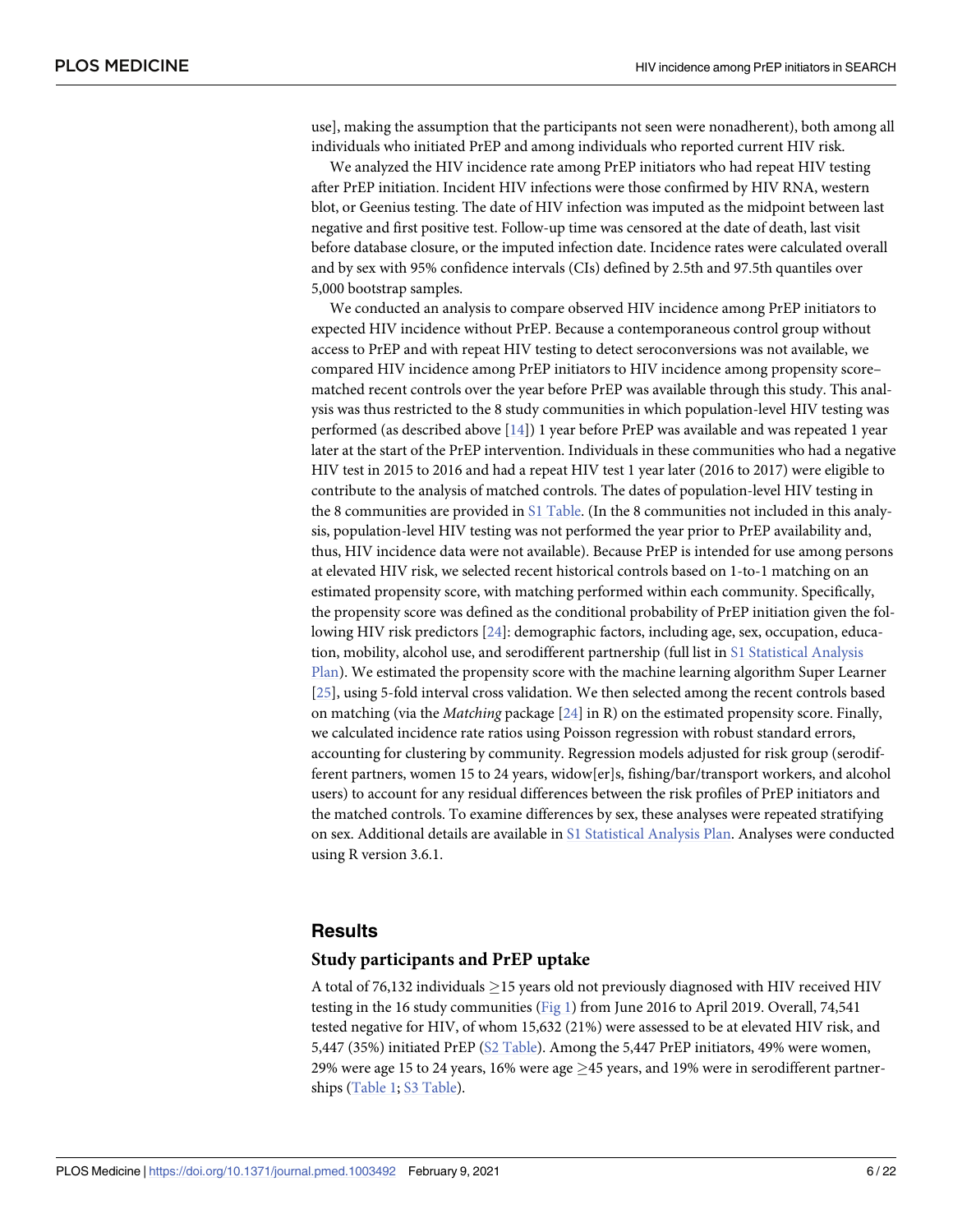<span id="page-6-0"></span>

| 76,132 individuals $\geq$ 15 years old not previously diagnosed with HIV |                                                   |  |  |  |
|--------------------------------------------------------------------------|---------------------------------------------------|--|--|--|
| who received HIV testing in 16 communities                               |                                                   |  |  |  |
|                                                                          | 1,591 HIV-infected or HIV status not established  |  |  |  |
| 74,541 (98%) tested negative for HIV                                     |                                                   |  |  |  |
|                                                                          | 58,909 not assessed to be at elevated risk of HIV |  |  |  |
| 15,632 (21%) assessed to be at elevated risk of HIV acquisition          |                                                   |  |  |  |
|                                                                          | 10,185 did not initiate PrEP                      |  |  |  |
| 5,447 (35%) initiated PrEP                                               |                                                   |  |  |  |
|                                                                          | → 1,187 no subsequent HIV test                    |  |  |  |
| 4.260 (78%) had at least one HIV test after PrEP initiation              |                                                   |  |  |  |
|                                                                          |                                                   |  |  |  |

**[Fig](#page-5-0) 1. PrEP uptake following population-level HIV testing in 16 communities in rural Kenya and Uganda.** Individuals assessed to be at elevated risk of HIV acquisition (based on serodifferent partnership, HIV risk score, or otherwise self-identified HIV risk) were offered enhanced individual counseling on PrEP. Individuals neither in serodifferent partnerships nor identified by the risk score could self-identify as at risk of HIV acquisition. PrEP, preexposure prophylaxis.

<https://doi.org/10.1371/journal.pmed.1003492.g001>

#### **PrEP program engagement, refills, and self-reported adherence**

Among 5,398 PrEP initiators eligible for a follow-up visit, 4,271 (79%) engaged in the PrEP program and attended  $\geq$  1 follow-up visit, 3,578 (66%) received  $\geq$  1 refill, and 3,282 (61%) selfreported adherence to PrEP at  $\geq 1$  visit. At week 4, 3,512/5,398 (65%) individuals who initiated PrEP were engaged in the PrEP program, 2,805 (52%) received PrEP refills, and 2,271 (42%) self-reported adherence to PrEP (at least 1 dose of the last 3) (S1 [Fig](#page-15-0)). At week 60, 2,758 (54%) of 5,094 eligible participants were engaged in the program, 1,677 (33%) received a refill, and 1,367 (27%) self-reported adherence. Among participants who reported current HIV risk at follow-up visits, refills and self-reported adherence were higher. At week 60, of the 1,711 participants engaged and reporting current HIV risk, 1,601 (94%) received refills and 1,277 (75%) self-reported adherence. Overall, 83% of PrEP initiators stopped PrEP at least once and 45% of those later restarted PrEP. Among the 5,447 participants who started PrEP, 145 (2.7%) received at least 1 fill of TDF/3TC (rather than TDF/FTC).

In analyses stratified by sex, women were more likely than men to engage in PrEP visits, receive refills, and report adherence at each study visit through week 60 (S2 [Fig\)](#page-15-0). Moreover, throughout the study, women were more likely than men to ever engage in visits, receive refills, or report adherence (82%, 69%, and 65%, respectively, among women compared to 75%, 62%, and 56% among men). In analyses by age–sex strata, at week 24, youth ages 15 to 24 years were less likely to engage in all steps of the PrEP cascade and to report current HIV risk compared to older groups (S3 [Fig\)](#page-15-0).

#### **HIV incidence among PrEP initiators**

Among 5,447 PrEP initiators, 4,260 (78%) had at least 1 subsequent HIV test after PrEP initiation (S4 [Table\)](#page-16-0). There were 25 incident HIV infections over 7,150 person-years of follow-up. The HIV incidence rate was 0.35 per 100 person-years (95% CI 0.22 to 0.49) overall, 0.46 per 100 person-years (95% CI 0.24 to 0.68) among women, and 0.23 per 100 person-years (95% CI 0.09 to 0.41) among men ([Fig](#page-8-0) 2).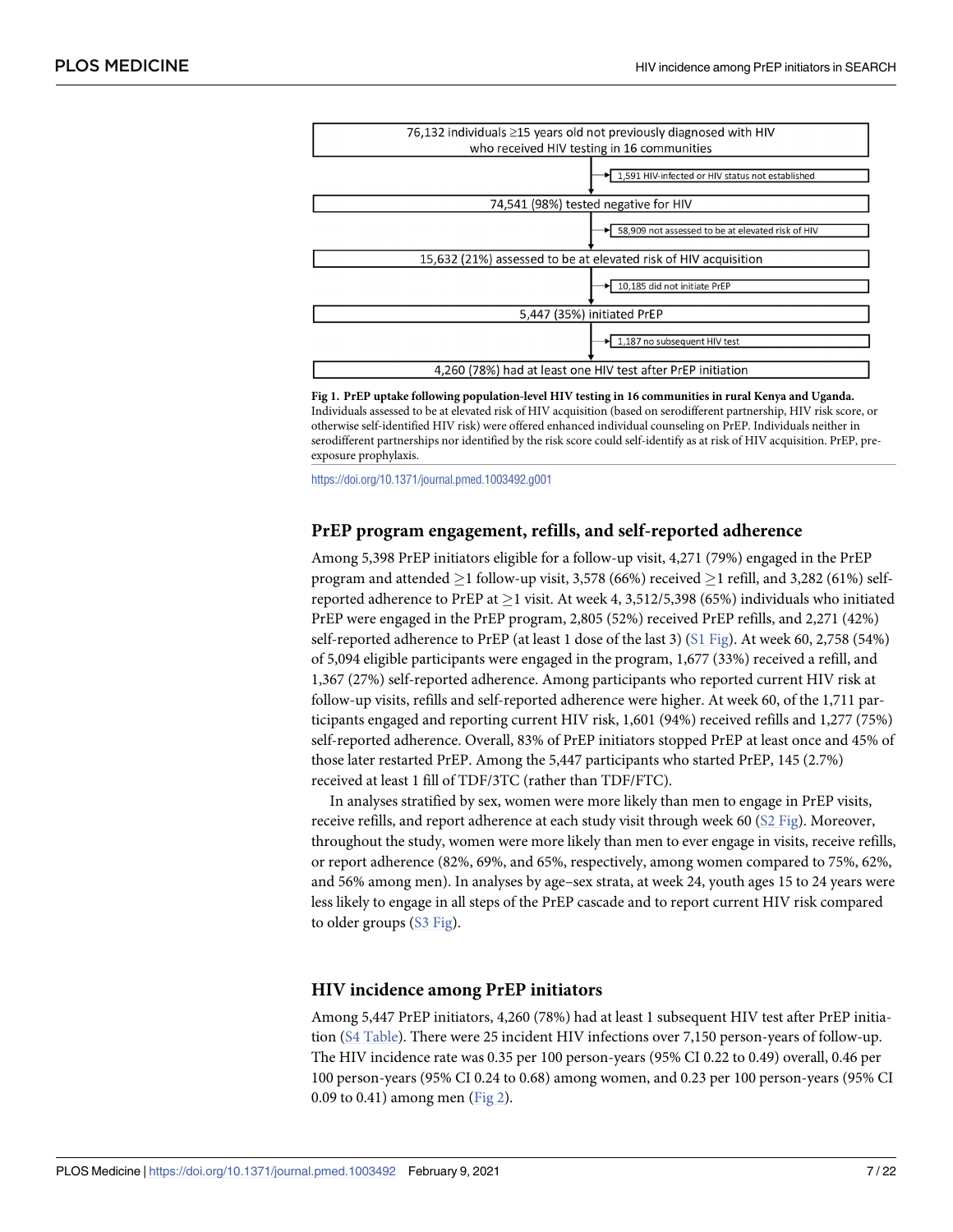|                                     |                                      | <b>PrEP</b> initiators<br>$(N = 5,447)$ |
|-------------------------------------|--------------------------------------|-----------------------------------------|
| Sex                                 | Female                               | 2,674 (49.1%)                           |
|                                     | Male                                 | 2,773 (50.9%)                           |
| Age, years                          | $15 - 24$                            | 1,582 (29.0%)                           |
|                                     | $25 - 34$                            | 1,879 (34.5%)                           |
|                                     | $35 - 44$                            | $1,125(20.6\%)$                         |
|                                     | $45 - 54$                            | 600 (11.0%)                             |
|                                     | >55                                  | 261 (4.8%)                              |
| Educational attainment <sup>a</sup> | Less than primary level              | 292 (5.4%)                              |
|                                     | Primary school level                 | 3,279 (60.2%)                           |
|                                     | Any secondary school level or higher | 1,213 (22.3%)                           |
| Occupationb                         | Farmer                               | 2,330 (42.8%)                           |
|                                     | Student                              | 247 (4.5%)                              |
|                                     | Fishing, bar, or transportation      | $1,102(20.2\%)$                         |
|                                     | Other informal sector                | 981 (18.0%)                             |
|                                     | Other formal sector                  | 203 (3.7%)                              |
|                                     | Unemployed or disabled               | 218 (4.0%)                              |
|                                     | Other or unknown                     | $19(0.3\%)$                             |
| Marital status <sup>c</sup>         | Not married                          | 1,053(19.3%)                            |
|                                     | Married (monogamous)                 | 2,618 (48.1%)                           |
|                                     | Married (polygamous)                 | 960 (17.6%)                             |
|                                     | Divorced, separated, or widowed      | 469 (8.6%)                              |
| Serodifferent partner               | Yes                                  | 1,026 (18.8%)                           |
|                                     | No or unknown                        | 4,421 (81.2%)                           |
| Circumcision <sup>d</sup>           | Medical                              | 742 (26.8%)                             |
|                                     | Traditional                          | 452 (16.3%)                             |
|                                     | Uncircumcised                        | 1,241 (44.8%)                           |
| Alcohol use <sup>e</sup>            | None                                 | 3,896 (71.5%)                           |
|                                     | 1-7 days per month                   | 357 (6.6%)                              |
|                                     | >7 days per month                    | 536 (9.8%)                              |
| Mobilityf                           | Yes                                  | 315 (5.8%)                              |
|                                     | No                                   | 4,751 (87.2%)                           |
| Region                              | Western Kenya                        | 2,413 (44.3%)                           |
|                                     | Eastern Uganda                       | 1,471 (27.0%)                           |
|                                     | Western Uganda                       | 1,563 (28.7%)                           |

<span id="page-7-0"></span>[Table](#page-5-0) 1. Baseline characteristics of individuals who initiated PrEP in 16 communities in rural Kenya and Uganda.

<sup>a</sup>Missing data for 663 (12.2%) individuals.

<sup>b</sup>Other formal sector occupations: teaching, government, military, healthcare, and factory work. Other informal sector occupations: shopkeeper, market vendor, hotel worker, homemaker, household worker, miner, and construction. Missing data for 347 (6.4%) individuals.

c Missing data for 347 (6.3%) individuals.

d Assessed among 2,773 men. Missing data for 338 (12.2%) individuals.

<sup>e</sup>Missing data for 658 (12.1%) individuals.

<sup>f</sup>Mobility defined as migration out of the community for at least 1 month or moved residence within the past 12 months. Missing data for 381 (7.0%) individuals.

PrEP, pre-exposure prophylaxis.

<https://doi.org/10.1371/journal.pmed.1003492.t001>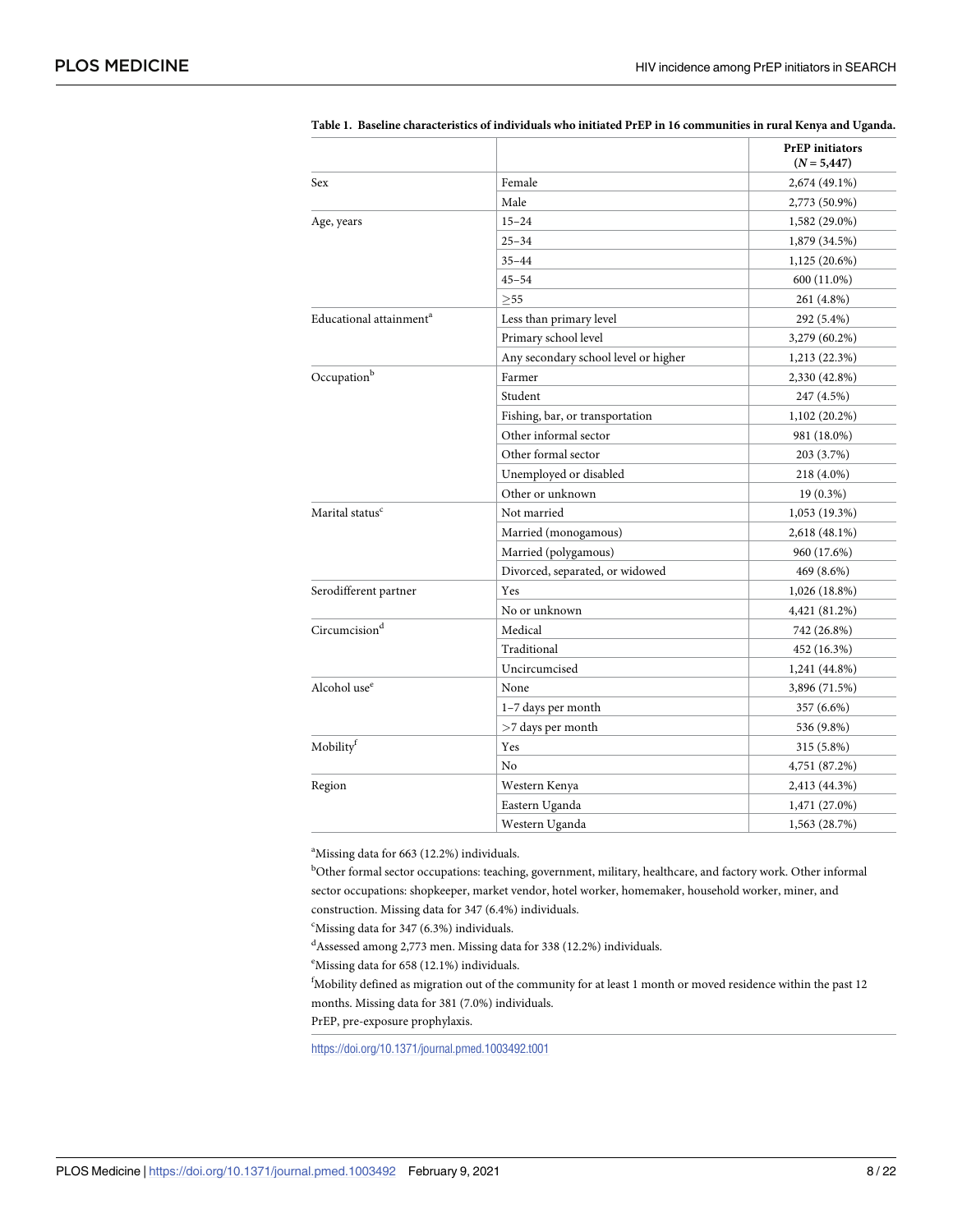<span id="page-8-0"></span>

**[Fig](#page-6-0) 2. Observed HIV incidence rate among PrEP initiators, overall and stratified by sex.** Observed HIV incidence rate per 100 person-years among PrEP initiators in all 16 study communities. CI, confidence interval; PrEP, pre-exposure prophylaxis; PY, personyears.

<https://doi.org/10.1371/journal.pmed.1003492.g002>

## **HIV incidence among PrEP initiators compared to HIV incidence among recent matched controls prior to PrEP availability**

In 8 of the 16 study communities, we compared observed HIV incidence among PrEP initiators to HIV incidence without PrEP, based on propensity score–matched recent controls from the year before PrEP was available. Median follow-up time among matched recent controls was 0.90 years (interquartile range [IQR] 0.83 to 0.97) compared to 1.61 years (IQR 1.02 to 2.45) among PrEP initiators. Among matched recent controls (in the absence of PrEP), there were 17 incident HIV infections over 1,848 person-years of follow-up; the HIV incidence rate was 0.92 per 100 person-years (95% CI 0.49 to 1.41; S5 [Table\)](#page-16-0). Among PrEP initiators in the same 8 communities, there were 11 incident HIV infections over 3,393 person-year of followup; the HIV incidence rate was 0.32 per 100 person-years (95% CI 0.15 to 0.53), corresponding to 74% lower HIV incidence among PrEP initiators compared to matched recent controls (adjusted incidence rate ratio [aIRR] 0.26, 95% CI 0.09 to 0.75; *p* = 0.013; [Fig](#page-9-0) 3). Among women, HIV incidence among matched controls was 1.52 per 100 person-years (95% CI 0.70 to 2.36) compared to 0.40 per 100 person-years (95% CI 0.12 to 0.73) observed among PrEP initiators, corresponding to 76% lower HIV incidence among PrEP initiators compared to matched recent controls (aIRR 0.24, 95% CI 0.07 to 0.79; *p* = 0.019). Among men, HIV incidence among matched controls was 0.40 per 100 person-years (95% CI 0.10 to 0.90) compared to 0.24 per 100 person-years (95% CI 0.06 to 0.49) observed among PrEP initiators, corresponding to 40% lower HIV incidence that was not statistically significant among PrEP initiators compared to matched recent controls (aIRR 0.60, 95% CI 0.12 to 3.05;  $p = 0.54$ ).

Excluding 3 PrEP participants (all women) who seroconverted at the week 4 visit (and were thus possibly acutely infected at enrollment), HIV incidence was 0.31 per 100 person-years (95% CI 0.18 to 0.45) overall and 0.37 per 100 person-years (95% CI 0.19 to 0.59) among women. Observed incidence was 78% lower among PrEP initiators compared to matched recent controls (overall aIRR 0.22, 95% CI 0.07 to 0.67, *p* = 0.0078; among women: aIRR 0.17,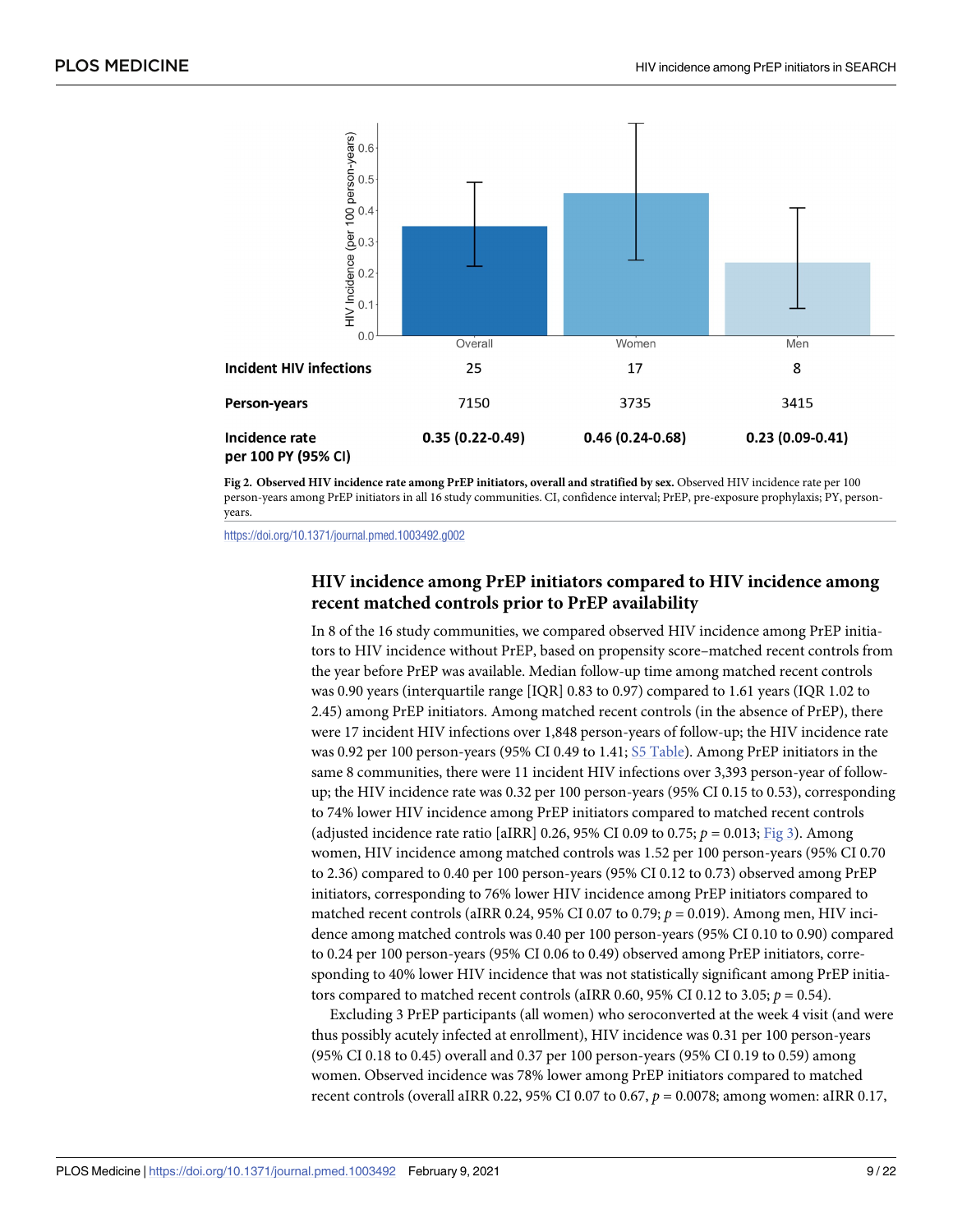<span id="page-9-0"></span>

**[Fig](#page-8-0) 3. Observed HIV incidence rate among PrEP initiators compared to HIV incidence among recent matched controls prior to PrEP availability, overall and stratified by sex.** HIV incidence rate per 100 person-years in 8 study communities with propensity score–matched recent historical controls. CI, confidence interval; PrEP, pre-exposure prophylaxis.

<https://doi.org/10.1371/journal.pmed.1003492.g003>

95% CI 0.05 to 0.59,  $p = 0.0054$ ). Stored plasma was not collected at enrollment to determine whether these individuals were acutely infected at the time of PrEP initiation.

## **Demographics and adherence levels among participants with incident HIV infection**

Among the 25 individuals with incident HIV infection following PrEP initiation, 17/25 (68%) were women ([Table](#page-10-0) 2). Among the 17 women with incident HIV infection, 8 (47%) had a serodifferent partner at PrEP enrollment compared to 1 (13%) of 8 men. At the seroconversion visit, the median age among women was 27 years (range 20 to 62) and among men was 35 years (range 22 to 49). Regarding adherence, 18/25 (72%) participants reported not taking PrEP for *>*30 days before the seroconversion visit. One participant with incident HIV infection received TDF/3TC as PrEP once (of 10 fills); the remaining participants with incident HIV infection received only TDF/FTC.

Of the 7/25 (28%) participants who reported taking at least 1 dose of PrEP in the last 30 days, 4 reported intermittent PrEP adherence in the last 3 months (2 had tenofovir levels in hair consistent with taking an average of 4 to 6 PrEP doses/week in the last 4 weeks; 1 had levels consistent with 7 doses/week; and 1 had no hair sample available). One participant had 2-class antiretroviral (ARV) drug resistance (described below) and high adherence (tenofovir levels in hair consistent with 7 doses/week). Three participants seroconverted at the week 4 visit and were possibly acutely infected at enrollment; one reported nonadherence to PrEP, while 2 reported adherence (confirmed by hair levels consistent with 7 doses/week).

## **Clinical and virologic outcomes among participants with incident HIV infection**

Median plasma HIV RNA concentration at the seroconversion visit was 5,871 c/ml (range *<*40 to 177,293 c/ml) among the 7 participants reporting adherence to PrEP in the last 30 days. Among the 18 participants who reported no recent PrEP use, median HIV RNA was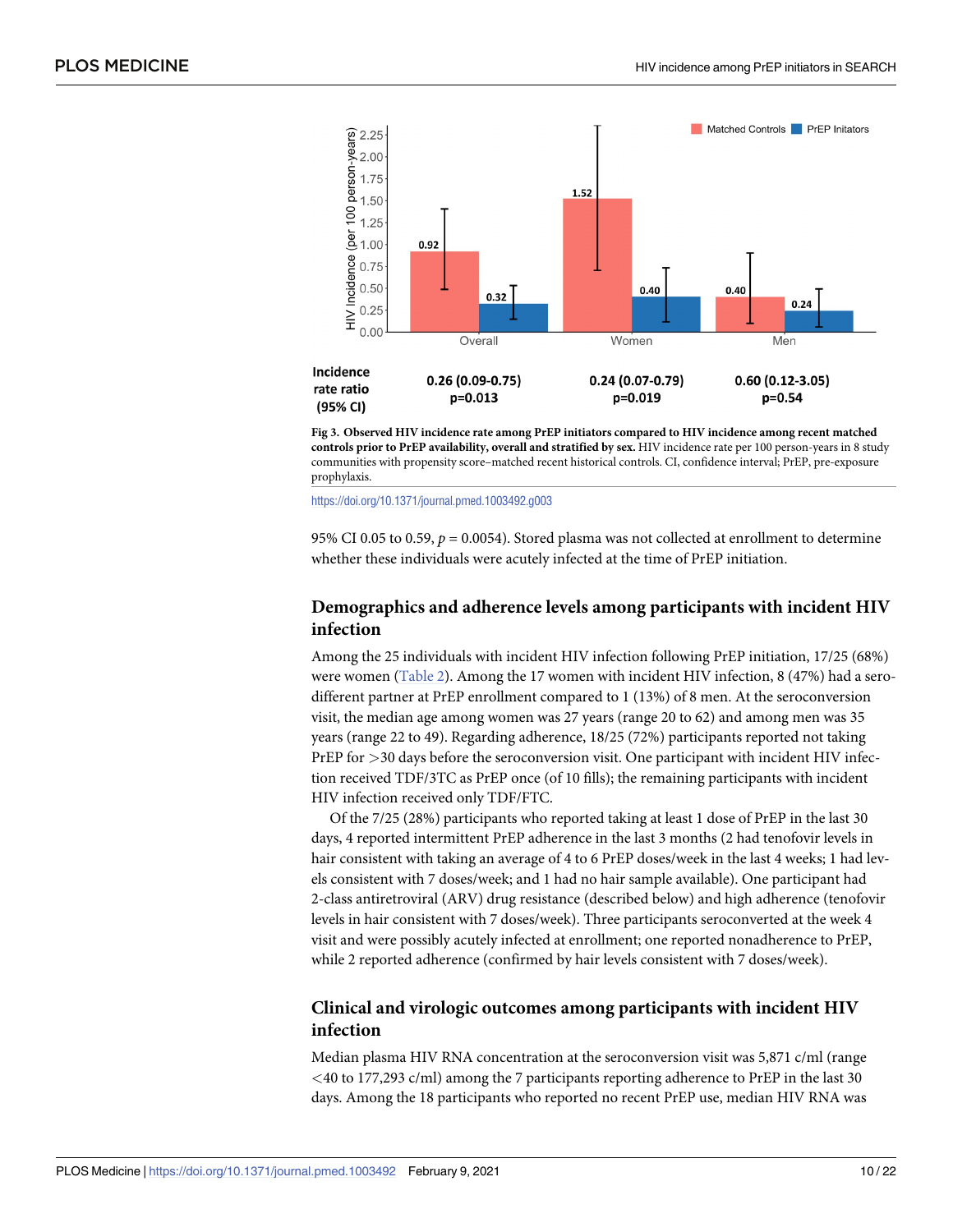#### <span id="page-10-0"></span>PLOS MEDICINE

|                                                                | Overall<br>$(n = 25)$ | Women<br>$(n = 17)$ | Men<br>$(n=8)$ |
|----------------------------------------------------------------|-----------------------|---------------------|----------------|
| $15 - 24$<br>Age, years<br>$25 - 34$<br>$35 - 44$<br>$45 - 54$ | $7(28.0\%)$           | $5(29.4\%)$         | $2(25.0\%)$    |
|                                                                | 11 (44.0%)            | $8(47.1\%)$         | 3(37.5%)       |
|                                                                | $3(12.0\%)$           | $1(5.9\%)$          | $2(25.0\%)$    |
|                                                                | $2(8.0\%)$            | $1(5.9\%)$          | 1(12.5%)       |

#### [Table](#page-9-0) 2. Baseline characteristics of participants with incident HIV infection after PrEP initiation, overall and stratified by sex.

| Educational attainment <sup>a</sup> | Less than primary level              | $1(4.0\%)$  | $1(5.9\%)$  | $0(0.0\%)$  |
|-------------------------------------|--------------------------------------|-------------|-------------|-------------|
|                                     | Primary school level                 | 17 (68.0%)  | 12 (70.6%)  | 5(62.5%)    |
|                                     | Any secondary school level or higher | $3(12.0\%)$ | 1(17.6%)    | $2(25.0\%)$ |
| $\mathrm{Occupation}^\mathrm{b}$    | Farmer                               | 8 (32.0%)   | 7(41.2%)    | 1(12.5%)    |
|                                     | Student                              | $0(0.0\%)$  | $0(0.0\%)$  | $0(0.0\%)$  |
|                                     | Fishing, bar, or transportation      | $6(24.0\%)$ | $1(5.9\%)$  | 5(62.5%)    |
|                                     | Other informal sector                | $6(24.0\%)$ | $5(29.4\%)$ | 1(12.5%)    |
|                                     | Other formal sector                  | $0(0.0\%)$  | $0(0.0\%)$  | $0(0.0\%)$  |
|                                     | Unemployed or disabled               | $1(4.0\%)$  | $1(5.9\%)$  | $0(0.0\%)$  |
|                                     | Other or unknown                     | $0(0.0\%)$  | $0(0.0\%)$  | $0(0.0\%)$  |
| Marital status <sup>c</sup>         | Not married                          | $2(8.0\%)$  | $1(5.9\%)$  | 1(12.5%)    |
|                                     | Married (monogamous)                 | 8 (32.0%)   | 4(23.5%)    | $4(50.0\%)$ |
|                                     | Married (polygamous)                 | $7(28.0\%)$ | $5(29.4\%)$ | $2(25.0\%)$ |
|                                     | Divorced, separated, or widowed      | $4(16.0\%)$ | 4(23.5%)    | $0(0.0\%)$  |
| Serodifferent partner               | Yes                                  | $9(36.0\%)$ | 8 (47.1%)   | $1(12.5\%)$ |
|                                     | No or unknown                        | 16 (64.0%)  | $9(52.9\%)$ | 7(87.5%)    |
| Circumcision <sup>d</sup>           | Medical                              | NA          | <b>NA</b>   | $2(25.0\%)$ |
|                                     | Traditional                          | NA          | <b>NA</b>   | 1(12.5%)    |
|                                     | Uncircumcised                        | NA          | <b>NA</b>   | $4(50.0\%)$ |
| Alcohol use <sup>e</sup>            | None                                 | 18 (72.0%)  | 14 (82.4%)  | $4(50.0\%)$ |
|                                     | 1-7 days per month                   | $0(0.0\%)$  | $0(0.0\%)$  | $0(0.0\%)$  |
|                                     | >7 days per month                    | $3(12.0\%)$ | $0(0.0\%)$  | 3(37.5%)    |
| Mobility <sup>f</sup>               | Yes                                  | $0(0.0\%)$  | $0(0.0\%)$  | $0(0.0\%)$  |
|                                     | No                                   | 21 (84.0%)  | 14 (82.4%)  | $4(50.0\%)$ |
| Region                              | Western Kenya                        | 10 (40.0%)  | 6(35.3%)    | $4(50.0\%)$ |
|                                     | Eastern Uganda                       | 8 (32.0%)   | $5(29.4\%)$ | 3(37.5%)    |
|                                     | Western Uganda                       | $7(28.0\%)$ | $6(35.3\%)$ | 1(12.5%)    |

 $\geq$ 55 2 (8.0%) 2 (8.0%) 2 (11.8%) 0 (0.0%)

<sup>a</sup>Missing data for 1 (12.5%) male and 3 (17.6%) female individuals.

<sup>b</sup>Other formal sector occupations: teaching, government, military, healthcare, and factory work. Other informal sector occupations: shopkeeper, market vendor, hotel worker, homemaker, household worker, miner, and construction. Missing data for 1 (12.5%) male and 3 (17.6%) female individuals.

<sup>c</sup>Missing data for 1 (12.5%) male and 3 (17.6%) female individuals.

d Among men. Missing data for 1 (12.5%) individual.

<sup>e</sup>Missing data for 1 (12.5%) male and 3 (17.6%) female individuals.

f Mobility defined as migration out of the community for at least 1 month or moved residence within the past 12 months. Missing for 1 (12.5%) male and 3 (17.6%) female individuals.

PrEP, pre-exposure prophylaxis.

<https://doi.org/10.1371/journal.pmed.1003492.t002>

24,217 c/ml (range 76 to 1.47 million c/ml). Two participants who seroconverted at the week 4 visit and had evidence of high adherence based on tenofovir concentrations in hair had HIV RNA *<*40 c/ml (with confirmation of seroconversion by western blot or Geenius).

Among the 25 participants with incident HIV infection, 24/25 (96%) started ART, of whom 16/24 (67%) started same day and 21/24 (88%) within 7 days of the seroconversion visit. All 24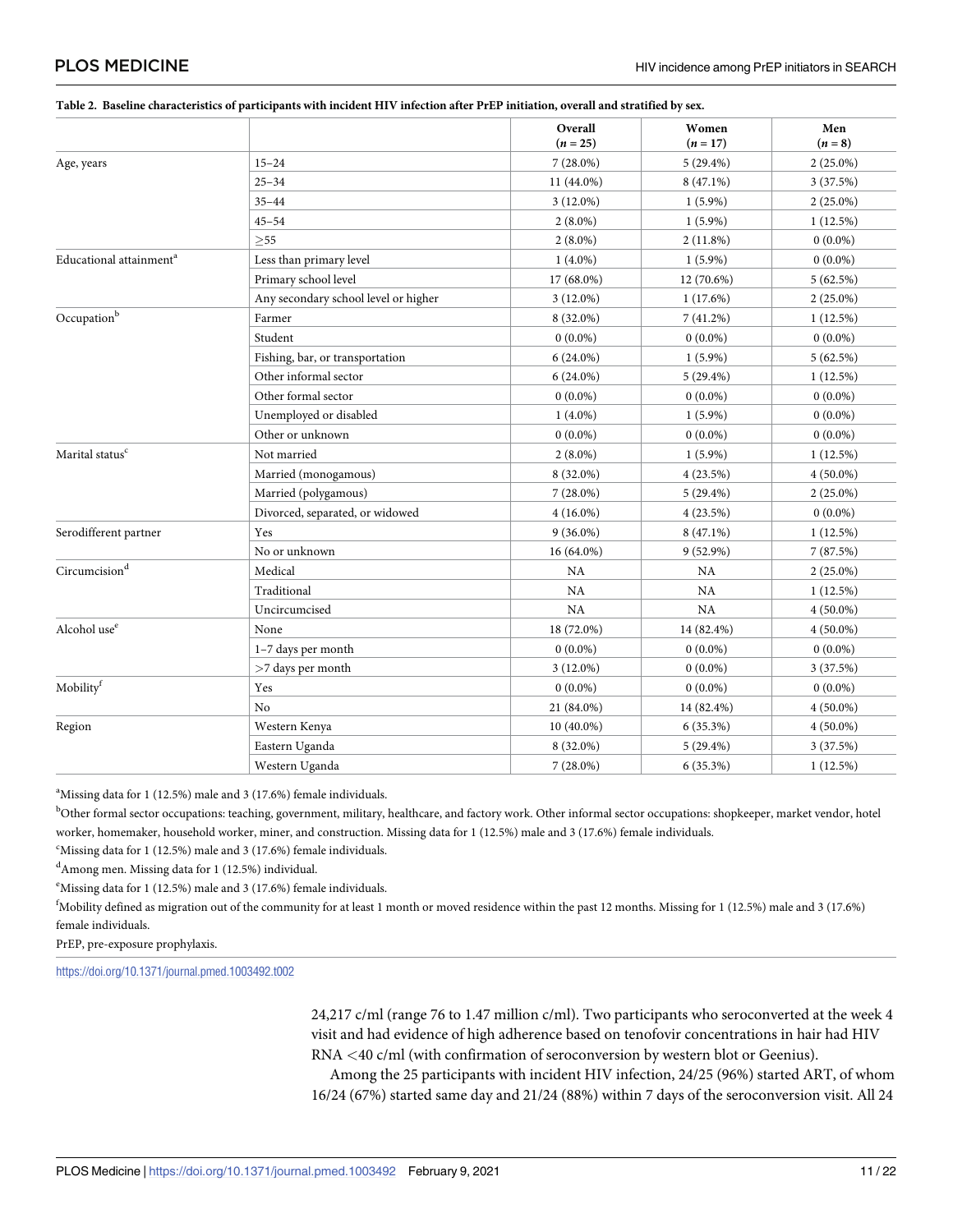<span id="page-11-0"></span>participants started standard first-line ART regimens recommended in national guidelines (22 started EFV-based ART; 2 started dolutegravir-based regimens). Of the 22 participants who started ART and were due for repeat HIV RNA per national guidelines, 19 had subsequent HIV RNA measurement and 3 could not be located for repeat testing. One participant had HIV RNA 79,695 c/ml and was found to have drug resistance on stored plasma from the seroconversion visit, described below. Among the 18 others, the HIV RNA concentrations (grouped according to the assay's limit of detection) were as follows: 3 had HIV RNA *<*20 c/ ml; 2 had *<*25 c/ml; 4 had *<*40 c/ml; 1 had 48 c/ml; 1 had *<*75 c/ml; 1 had 96 c/ml; and 6 had *<*1,000 c/ml. Overall, 18/19 (95%) had HIV RNA *<*1,000 c/ml.

#### **Drug resistance among participants with incident HIV infection**

Ten participants who seroconverted had HIV genotyping results from plasma collected at the seroconversion visit. Fifteen participants did not have genotyping results available due to assay failure (*n* = 7), plasma HIV RNA *<*500 c/ml (*n* = 5), lack of stored plasma sample from the seroconversion visit ( $n = 2$ ), or declining resistance testing ( $n = 1$ ). Two of the 10 participants who underwent genotyping had evidence of drug resistance, while 8 had no viral resistance mutations detected. One participant had mutations in reverse transcriptase (K103N, E138A) likely due to transmitted drug resistance to non-nucleoside reverse transcriptase inhibitors (NNRTI) not related to PrEP use.

The other participant with drug resistance had 2-class ARV resistance, including transmitted NNRTI mutations (K103N, P225H), likely transmitted nucleoside/nucleotide reverse transcriptase inhibitor (NRTI) mutations (D67N, K70R, K219Q; thymidine analogue mutations, conferring low-level TDF resistance), and an M184V mutation (conferring high-level FTC and 3TC resistance) that was either transmitted or acquired on PrEP. This participant had periods of high levels of PrEP adherence based on tenofovir levels consistent with daily dosing separated by missed visits (S4 [Fig](#page-16-0)). HIV RNA at the seroconversion visit was 177,293 c/ml. This participant experienced viral non-suppression (HIV RNA 79,695 c/ml) on TDF/3TC/EFV prior to receipt of the results of drug resistance testing from the seroconversion visit and was subsequently switched to second-line ART.

#### **Discussion**

During population-level HIV testing of over 75,000 individuals in 3 regions across rural Kenya and Uganda, we offered universal PrEP access with flexible service delivery to persons at elevated risk of HIV acquisition. Of more than 15,000 individuals assessed to be at elevated HIV risk, over 5,400 participants started PrEP, and of these, 79% engaged in the PrEP program for follow-up visits. Over 7,150 person-years of follow-up, HIV incidence was 0.35 per 100 person-years among PrEP initiators. In 8 communities with propensity score–matched controls, HIV incidence was 74% lower among PrEP initiators compared to recent controls in the year before PrEP availability. These results provide supporting evidence that, in generalized epidemic settings, universal access to PrEP with flexible service delivery could reduce HIV incidence on top of universal test and treat (UTT) strategies [[26](#page-18-0)]. Moreover, despite concerns from early placebo-controlled PrEP trials among women in which adherence to study product was too low for effectiveness [\[27,28](#page-19-0)], our study found lower HIV incidence among women who started open-label PrEP in real-world settings as compared to recent controls.

Our study offered PrEP in the context of universal HIV testing with supported linkage to either treatment or prevention based on HIV status [[29](#page-19-0)]. We used an inclusive approach to define PrEP eligibility for HIV-uninfected individuals (based on serodifferent partnership, a risk score, or self-identified HIV risk). We offered same-day PrEP start (on-site at health fairs),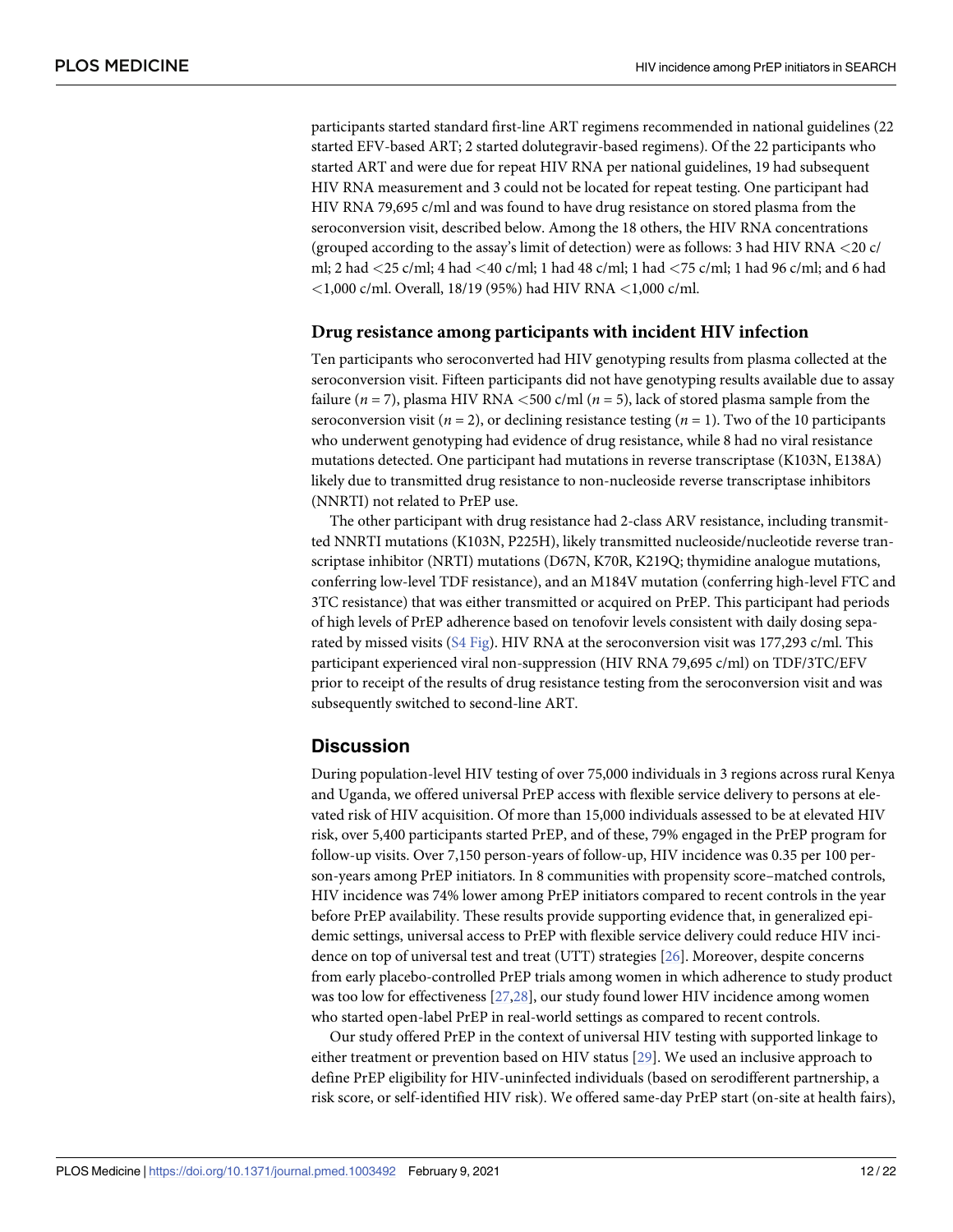<span id="page-12-0"></span>an approach that was generally safe, as our group and others have reported [[12](#page-18-0)[,30,31\]](#page-19-0). We also offered a flexible PrEP delivery model with options for clinic- or community-based follow-up visits for HIV testing and PrEP refills. We posited that this lower-barrier delivery model would allow individuals to engage in taking PrEP who might not otherwise access health systems or facility-based HIV prevention services. Within this flexible model, we found that self-reported adherence was much higher among individuals reporting current HIV risk at follow-up visits compared to PrEP participants overall. As previously reported, among participants who selfreported PrEP adherence and current HIV risk, 66% had tenofovir concentrations in hair reflecting �4 PrEP doses per week and 44% had levels reflecting 7 doses/week [\[12\]](#page-18-0). Moreover, although many participants stopped PrEP at some point, ongoing program engagement provided opportunities for repeat HIV testing and restarting PrEP at each visit. Indeed, half of those who stopped PrEP later restarted taking it, suggesting that some participants may have been attempting to match PrEP use to periods of risk [[32](#page-19-0)]. As PrEP programs extend eligibility criteria beyond specific risk groups to persons at substantial risk in the general population [\[21\]](#page-18-0) and expand services outside of health facilities [\[33\]](#page-19-0) (e.g., at drop-in centers [\[34\]](#page-19-0)), our model and other low-barrier approaches to PrEP delivery could be adapted and scaled up.

We observed a lower HIV incidence among PrEP initiators as compared with historical controls prior to PrEP availability in the study communities. To our knowledge, our study is the first in sub-Saharan Africa to assess HIV incidence after population-level offer of PrEP, including to individuals outside of specific risk groups. Our results add to evidence from studies in serodifferent couples and younger women that access to PrEP was associated with lower than expected HIV incidence. In a demonstration study that offered both PrEP and ART to serodifferent couples in Kenya and Uganda from 2012 to 2015, HIV incidence was 0.2%, representing a 96% reduction compared to matched historical controls without PrEP [\[7\]](#page-17-0). The historical comparator group in the study dated up to 7 years prior and lacked access to ART (per guidelines at the time); thus, the reduction in incidence was due to both ART and PrEP. In another PrEP study that enrolled young women in urban southern Africa [[8\]](#page-18-0), HIV incidence was 1.0% compared to an expected incidence of 3.7% based on mathematical modeling [\[35\]](#page-19-0). Most recently, in a contraceptive trial among women that added PrEP to the current standard of HIV prevention (including counseling, condoms, and management of sexually transmitted infections) in South Africa, HIV incidence was approximately 50% lower overall (not only among PrEP initiators) after PrEP availability compared to before [\[36\]](#page-19-0). Our findings extend the evidence base on the effectiveness of open-label PrEP in sub-Saharan Africa and, to our knowledge, are among the first to demonstrate that offering PrEP at scale can have a substantial impact on HIV incidence.

Among women who initiated PrEP in our study, we found significantly lower HIV incidence compared to matched recent controls. Women remain a critical population for HIV prevention and are disproportionately impacted by HIV both in our study communities and across much of sub-Saharan Africa [\[1](#page-17-0)]. Indeed, although half of PrEP initiators in our study were women, they accounted for two-thirds of new infections. Recent population-based studies, including SEARCH, have shown greater reductions in incidence among men than women in the context of scale-up of ART  $[11,37-39]$  $[11,37-39]$ . Thus, primary prevention approaches, such as PrEP, may be important for reducing incidence among women. Questions have persisted about the effectiveness of PrEP in women in part because in 2 placebo-controlled PrEP trials that enrolled younger women not in stable serodifferent partnerships, adherence was too low to demonstrate efficacy [\[27,28](#page-19-0)]. However, PrEP was effective among women in mutually disclosed serodifferent partnerships in a placebo-controlled trial [\[2](#page-17-0)] and an open-label demonstration project [[7](#page-17-0)] in East Africa, as well as among heterosexual men and women in a placebo-controlled trial in Botswana [\[40\]](#page-19-0). Our results add to the evidence that oral PrEP can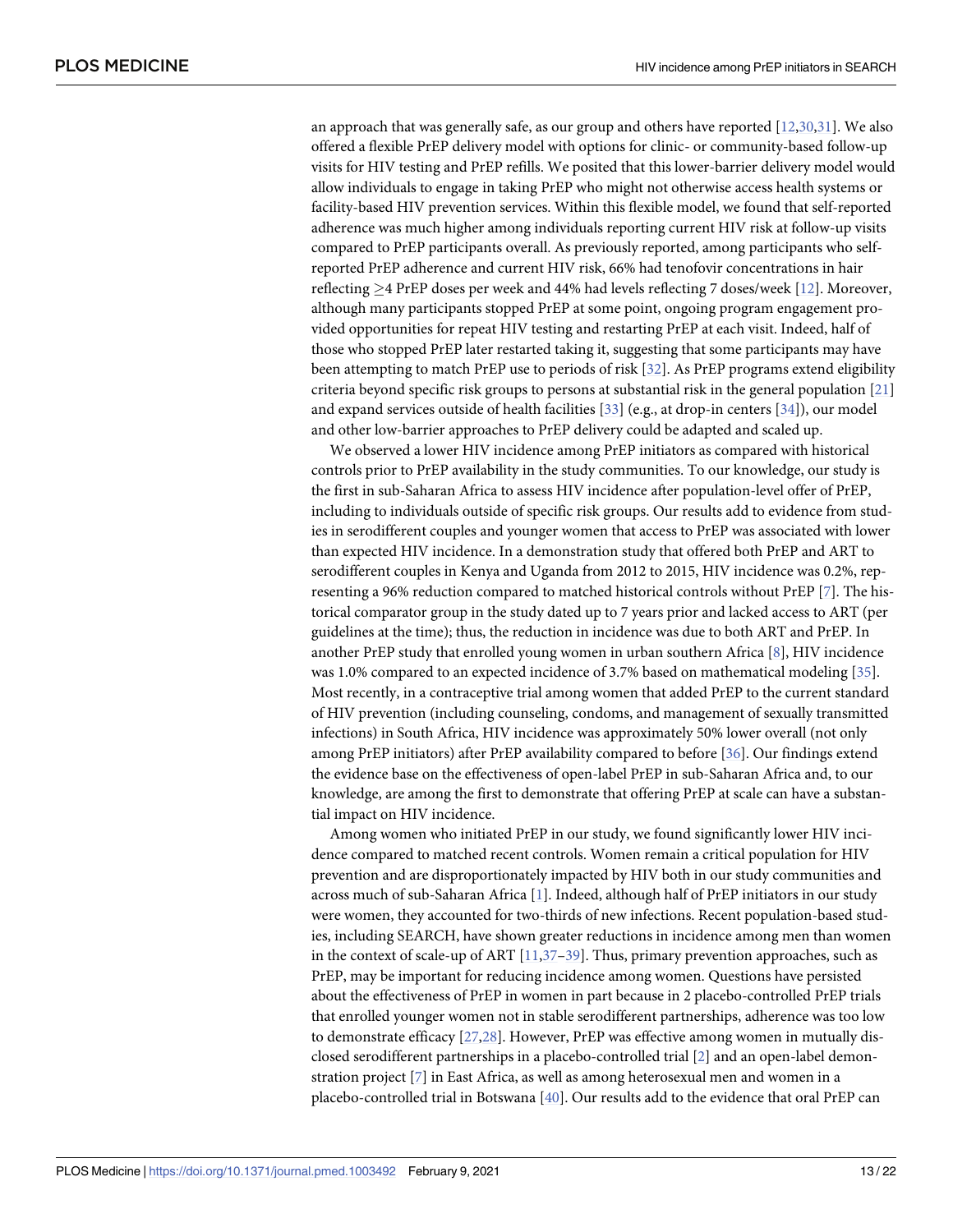<span id="page-13-0"></span>lower HIV incidence among women in sub-Saharan Africa, including some of the first evidence among women who are not in serodifferent partnerships.

Our study also provides insights into the impact of PrEP on HIV incidence among men. We found that HIV incidence was 40% lower among men who initiated PrEP compared to historical controls, although this result did not reach statistical significance, possibly due to the small number of new infections in men. Although men have not been systematically prioritized for PrEP in generalized epidemic settings (apart from men in serodifferent couples or MSM), we found substantial interest in PrEP among men, who comprised half of PrEP initiators. One-third of new HIV infections in sub-Saharan Africa occur among men, and primary prevention options for this group, including male circumcision and PrEP, are critically needed for men's own health [[41](#page-19-0)]. In addition, men are an important link in transmission networks [\[42,43\]](#page-19-0), and expanding their access to PrEP could accelerate declines in incidence.

The UTT trials demonstrated reductions in HIV incidence when universal HIV testing was combined with robust linkage and access to ART care [[26](#page-18-0),[37,38\]](#page-19-0). These studies further showed that despite achieving high population-level viral suppression, UTT is not sufficient to reach HIV elimination targets. Our study provides evidence of the added impact of PrEP in communities that had already exceeded the UNAIDS 90-90-90 targets for HIV testing, ART coverage, and viral suppression following UTT. For countries that adopt a UTT approach in areas such as regional hotspots, leveraging the opportunity for HIV prevention, with inclusive eligibility and low-barrier delivery, is supported by our results.

Although we observed lower incidence among PrEP initiators compared to recent controls, PrEP uptake and engagement were lower in youth and mobile individuals, as we have previously described [\[12\]](#page-18-0). Thus, additional innovations are needed to reach these critical groups and provide tailored service delivery and adherence support for oral PrEP. Moreover, as ondemand or long-acting prevention modalities (such as the dapivirine vaginal ring [[44](#page-19-0),[45](#page-20-0)] and injectable cabotegravir [[46](#page-20-0)]) become available, expanding options for prevention may help to achieve further reductions in incidence.

Among the 25 participants who seroconverted after initiating PrEP, rapid ART start was acceptable and feasible and most had excellent virologic outcomes. Earlier PrEP trials in sub-Saharan Africa offered ART start based on CD4 threshold (per guidelines at the time); thus, prior studies characterizing seroconversions on PrEP have largely reported on HIV outcomes in the absence of ART [\[47–49\]](#page-20-0). Moreover, few studies have offered rapid ART start (now the standard of care for new HIV diagnoses [[50](#page-20-0)]) after seroconversion on PrEP, and little is known about virologic outcomes in this group. In our study, we offered same-day ART start at the time of positive antibody testing and found that nearly 90% of participants started ART  $\leq$ 7 days after the seroconversion visit. Among those with HIV RNA testing after ART initiation, 95% achieved HIV RNA *<*1,000 c/ml with standard first-line ART regimens. At PrEP followup visits, our study employed quarterly HIV testing using country-standard serial antibodybased algorithms. This approach may result in delayed detection of acute HIV infection, potentially increasing the risk of acquiring drug resistance while continuing PrEP and impacting virologic response to ART. To our knowledge, our study is among the first to report on virologic outcomes after ART start following seroconversion on oral PrEP in any setting globally [\[51\]](#page-20-0). While it is reassuring that most participants who seroconverted in our study achieved viral suppression on standard first-line ART regimens, robust HIV viral load monitoring (including rapid and, increasingly, point-of-care technologies [[52](#page-20-0)]) and access to resistance testing are needed as PrEP use expands.

The only participant who did not achieve viral suppression on repeat testing after ART start was found to have 2-class drug resistance on testing of stored plasma from the seroconversion visit. This participant had evidence of transmitted drug resistance based on NNRTI mutations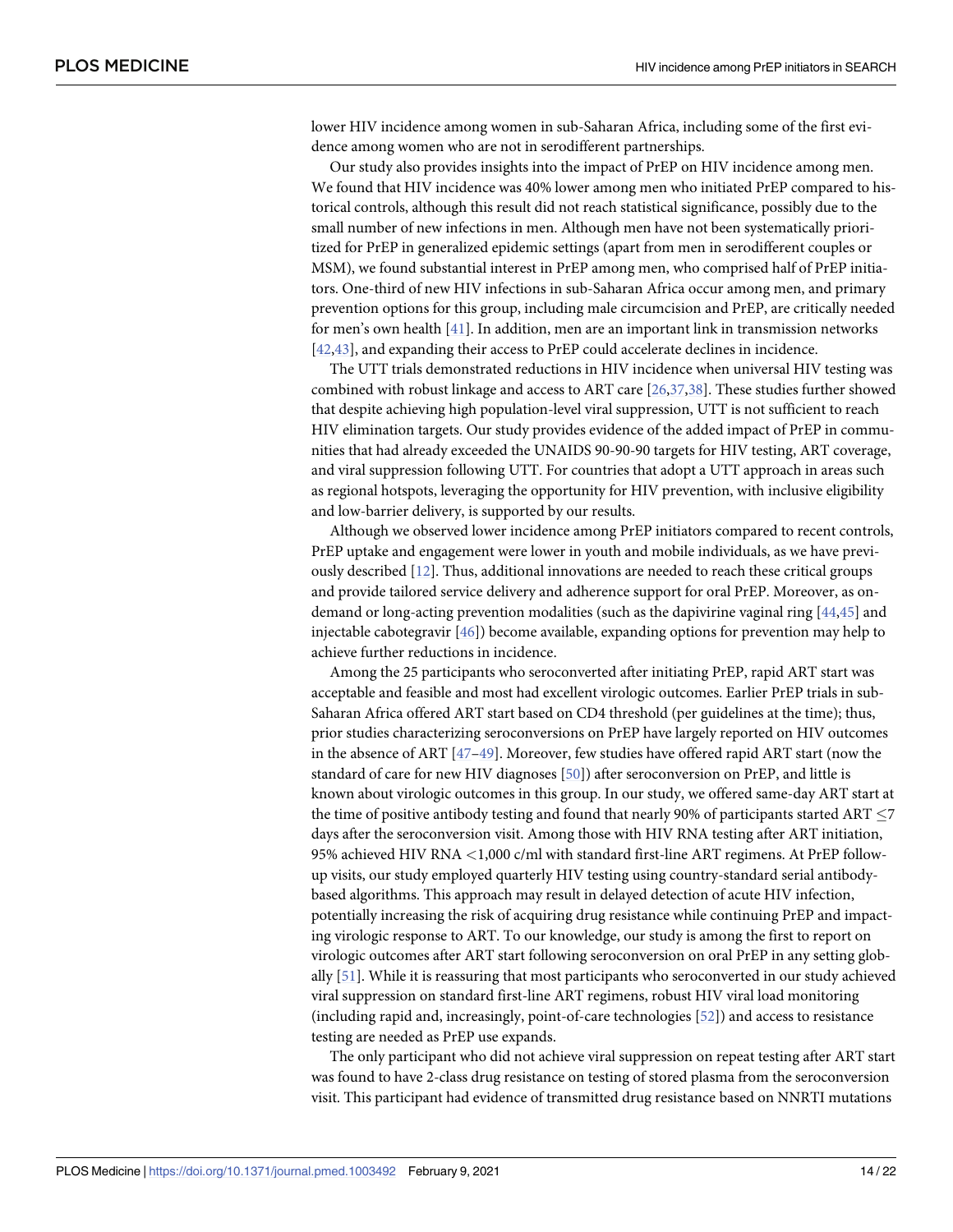<span id="page-14-0"></span>and NRTI thymidine analogue mutations (which confer low-level TDF resistance and are not commonly selected by TDF/FTC alone), as well as high-level FTC and 3TC resistance (M184V) that was either transmitted or acquired on PrEP. Based on objective adherence data, this participant had evidence of intermittent high-level adherence to PrEP (tenofovir concentrations in hair consistent with daily dosing at multiple visits, including at the seroconversion visit), separated by missed visits (including the 2 visits prior to seroconversion). There are several possible reasons for seroconversion with drug resistance in this case. First, the participant may have been nonadherent to PrEP during periods of risk, leading to seroconversion, followed by adherence to 2-drug PrEP after seroconversion, leading to acquisition of M184V on top of transmitted NRTI and NNRTI resistance. Second, the participant could have been nonadherent to PrEP and become infected with a multi-class drug resistant virus (with all mutations transmitted, including the M184V mutation). Third, if periods of adherence matched periods of risk, seroconversion could have been due to a breakthrough infection in the setting of high-level FTC resistance and low-level TDF resistance, rendering PrEP ineffective [\[53\]](#page-20-0). We do not have HIV genotyping data from the likely transmission partner to determine if drug resistance was transmitted or acquired in this case.

HIV acquisition in the setting of high levels of PrEP adherence has been described in several individuals previously; all were men from North America, Europe, or Asia [\[54–59](#page-20-0)]. Notably, several of these cases had evidence of resistance only to FTC (M184V) without mutations conferring TDF resistance, suggesting that PrEP breakthrough can occur with FTC resistance alone [\[54\]](#page-20-0). For the participant in our study, although breakthrough infection in the setting of high adherence is one possible explanation for seroconversion (and, to our knowledge, would be the first such case described in a woman), as noted above, infection also could have been due to nonadherence during periods of risk. As PrEP is scaled up globally, even with very high effectiveness, we are likely to observe more seroconversions among PrEP users. Further work is needed to systematically characterize reasons for seroconversion on PrEP through the use of pharmacologic adherence metrics (such as measuring PrEP drug levels in hair [[60](#page-20-0)], dried blood spots [\[61\]](#page-20-0), or plasma [\[62\]](#page-21-0)) and drug resistance testing.

This study has several strengths. To our knowledge, our study is among the first and largest to assess HIV incidence after offering PrEP at a population level. Over three quarters of PrEP initiators were seen following PrEP initiation, providing among the most complete and longest follow-up (over 7,000 person-years) to date of any open-label PrEP study in sub-Saharan Africa. In addition, our estimate of HIV incidence among recent controls was based on robust population-level HIV testing data in 8 of the 16 study communities in the year prior to PrEP availability. We offered broad access to PrEP using a community-wide HIV testing model previously shown to be similar in cost to other mobile testing approaches [\[63\]](#page-21-0) and feasible for implementation by community leaders [[64](#page-21-0)].

This study also has limitations. First, we did not compare HIV incidence to a contemporaneous control where PrEP was unavailable. HIV incidence could have been declining in the study communities due to secular trends. Over the 3 years prior to PrEP availability in the study communities, high rates of population-level viral suppression (79%) were achieved, and population-level HIV incidence declined by 0.12 per 100 person-years [[11](#page-18-0)]. Assuming that this trend continued during the PrEP study period, we would expect HIV incidence among matched controls to reduce from 0.92 per 100 person-years (observed 1 year prior to PrEP) to 0.85 per 100 person-years if their follow-up had been contemporaneous. Comparing HIV incidence among PrEP initiators (0.32 per 100 person-years) to this trend-adjusted incidence for matched controls (0.85 per 100 person-years) suggests that HIV incidence would have been 62% lower among PrEP initiators compared to matched contemporaneous controls. Second, our analyses of incidence relied on data from individuals with at least 2 HIV tests. However,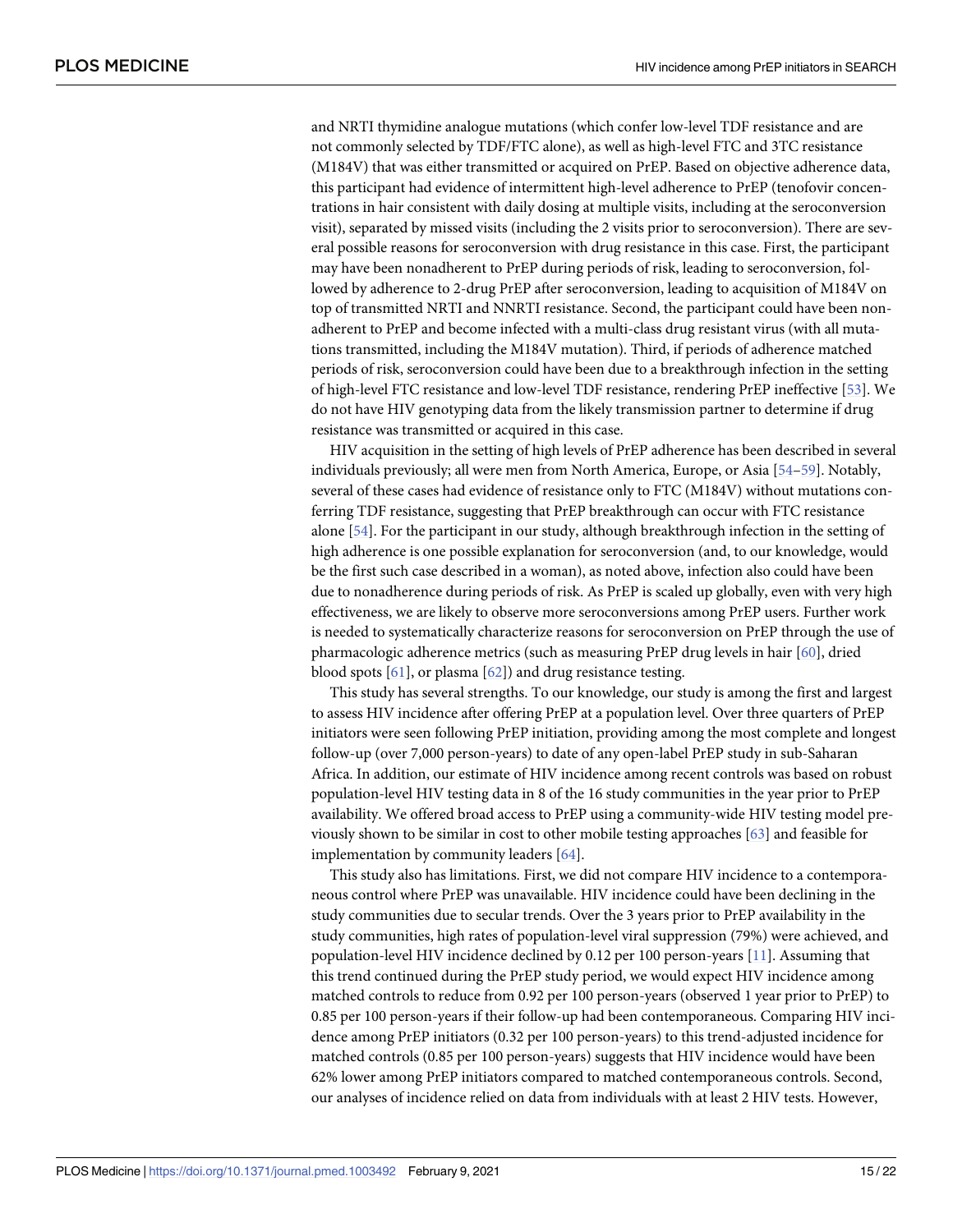<span id="page-15-0"></span>repeat testing coverage was *>*75% among PrEP initiators and *>*80% among historical controls [\[11\]](#page-18-0), and there were no notable differences between persons with and without a repeat test [\(S3](#page-16-0) [Table](#page-16-0)). Third, despite propensity score matching and adjustment for known risk groups, it is possible that the risk profiles of PrEP initiators with follow-up testing differed from the selected controls. If individuals using PrEP were at higher risk than their matched counterparts, the estimated change in HIV incidence would be biased toward the null. Finally, because we used antibody-based screening and did not collect plasma samples at PrEP enrollment, we are unable to determine whether 3 individuals who tested positive at the week 4 visit were acutely infected at the time of PrEP initiation. In sensitivity analyses removing these 3 individuals (all women), observed HIV incidence among PrEP initiators and changes in incidence compared to matched controls were similar to the primary results, overall and among women. A limitation of this sensitivity analysis is that the control group did not have repeat testing at week 4, and it is possible that individuals in the control group also had undetected acute infection at the time of baseline testing.

Community-wide HIV testing and universal access to PrEP were associated with lower HIV incidence among persons at elevated HIV risk who initiated PrEP in rural Kenya and Uganda compared to recent controls. Our findings included lower than expected HIV incidence after PrEP initiation among women, for whom declines in new infections have lagged behind men in recent prevention studies without PrEP. Our results suggest that universal access to HIV testing, treatment, and prevention, including rapid provision of PrEP with flexible service delivery, is a promising approach to reduce HIV incidence in generalized epidemic settings. Moving forward, combination approaches to prevention that include comprehensive HIV testing with linkage to oral PrEP, male circumcision, and ultimately, on-demand and long-acting modalities hold promise to further accelerate declines in HIV incidence globally.

## **Supporting information**

**S1 STROBE [Checklist.](http://journals.plos.org/plosmedicine/article/asset?unique&id=info:doi/10.1371/journal.pmed.1003492.s001)** (PDF)

**S1 [Statistical](http://journals.plos.org/plosmedicine/article/asset?unique&id=info:doi/10.1371/journal.pmed.1003492.s002) Analysis Plan.** (PDF)

**S1 [Fig](http://journals.plos.org/plosmedicine/article/asset?unique&id=info:doi/10.1371/journal.pmed.1003492.s003). PrEP program engagement, refills, and self-reported adherence among PrEP initiators, overall and by self-assessed current HIV risk through week 60.** Program engagement defined as attendance at a PrEP follow-up visit during scheduled visit weeks. Excludes participants withdrawn or deceased before visit. Self-reported adherence: at least 1 PrEP dose taken in last 3 days. Self-assessed current HIV risk evaluated at each visit among participants engaged in the PrEP program. PrEP, pre-exposure prophylaxis. (PDF)

**S2 [Fig](http://journals.plos.org/plosmedicine/article/asset?unique&id=info:doi/10.1371/journal.pmed.1003492.s004). PrEP program engagement, refills, and self-reported adherence among PrEP initiators through week 60, by sex.** Program engagement defined as attendance at a PrEP follow-up visit during scheduled visit weeks. Excludes participants withdrawn or deceased before visit. Self-reported adherence: at least 1 PrEP dose taken in last 3 days. PrEP, pre-exposure prophylaxis.

(PDF)

**S3 [Fig](http://journals.plos.org/plosmedicine/article/asset?unique&id=info:doi/10.1371/journal.pmed.1003492.s005). PrEP program engagement, refills, and self-reported adherence at week 24 by age– sex strata.** Program engagement defined as attendance at a PrEP follow-up visit during scheduled visit weeks. Excludes participants withdrawn or deceased before visit. Self-reported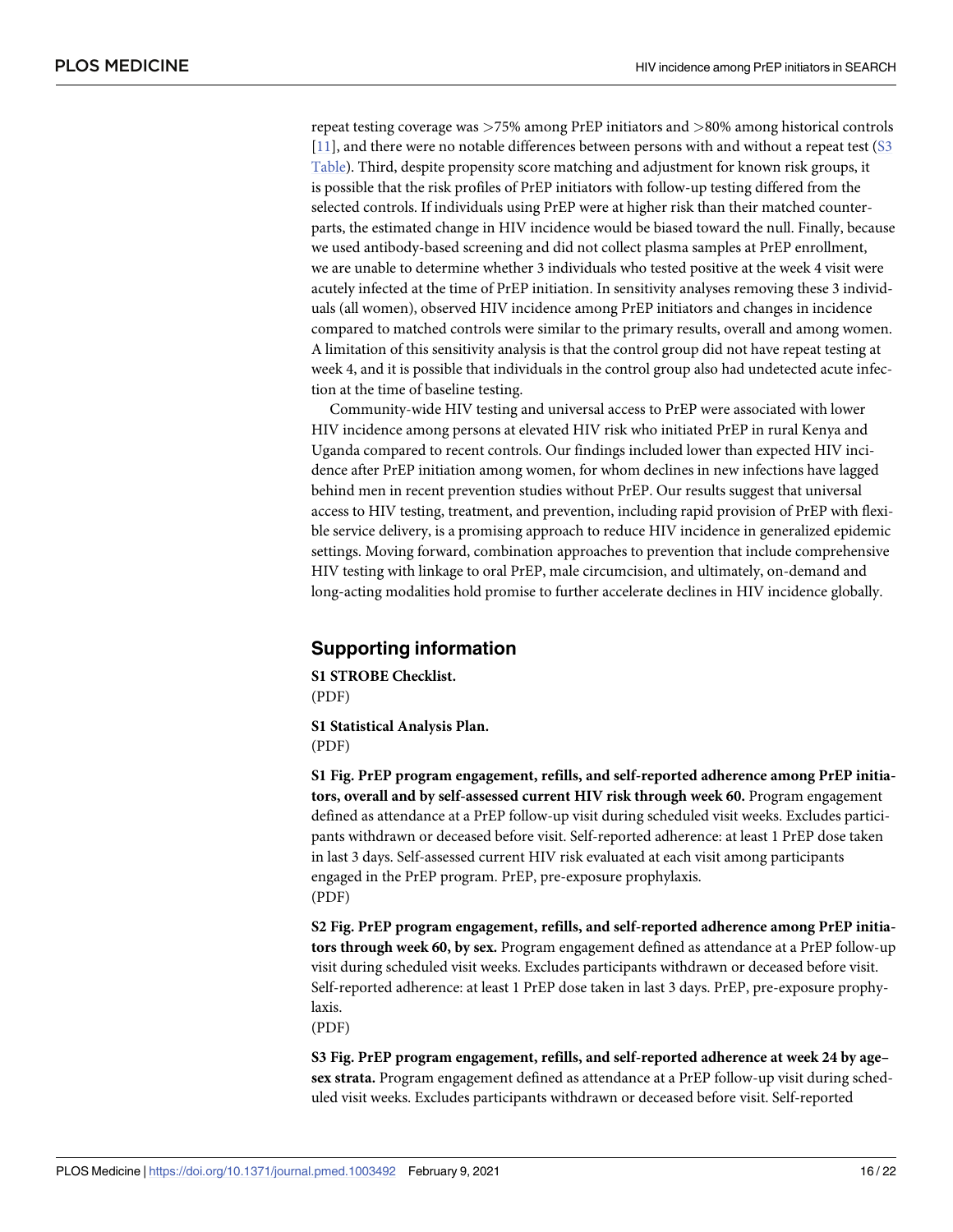<span id="page-16-0"></span>adherence: at least 1 PrEP dose taken in last 3 days. Self-assessed current HIV risk evaluated at each visit among participants engaged in the PrEP program. PrEP, pre-exposure prophylaxis. (PDF)

**S4 [Fig](http://journals.plos.org/plosmedicine/article/asset?unique&id=info:doi/10.1371/journal.pmed.1003492.s006). Timeline of PrEP follow-up, HIV testing, and adherence to PrEP estimated from tenofovir concentrations in hair for a participant with incident HIV infection with 2-class antiretroviral drug resistance.** Doses of PrEP taken per week in the 4 weeks before study visit, estimated based on tenofovir concentrations in hair. Timeline indicates study visit week with days since PrEP initiation in parentheses below visit week for attended visits. Ab, antibody. ART, antiretroviral therapy; PrEP, pre-exposure prophylaxis. (PDF)

**S1 [Table.](http://journals.plos.org/plosmedicine/article/asset?unique&id=info:doi/10.1371/journal.pmed.1003492.s007) Community-specific start dates of baseline and repeat population-level HIV testing for matched controls in 8 study communities.** (DOCX)

**S2 [Table.](http://journals.plos.org/plosmedicine/article/asset?unique&id=info:doi/10.1371/journal.pmed.1003492.s008) Baseline characteristics of individuals who tested negative for HIV, those assessed to be at elevated HIV risk, and PrEP initiators in 16 communities in rural Kenya and Uganda.** PrEP, pre-exposure prophylaxis. (DOCX)

**S3 [Table.](http://journals.plos.org/plosmedicine/article/asset?unique&id=info:doi/10.1371/journal.pmed.1003492.s009) Baseline characteristics of women and men who initiated PrEP in 16 communities in rural Kenya and Uganda.** PrEP, pre-exposure prophylaxis. (DOCX)

**S4 [Table.](http://journals.plos.org/plosmedicine/article/asset?unique&id=info:doi/10.1371/journal.pmed.1003492.s010) Baseline characteristics of individuals who initiated PrEP and those with followup HIV testing after PrEP initiation.** PrEP, pre-exposure prophylaxis. (DOCX)

**S5 [Table.](http://journals.plos.org/plosmedicine/article/asset?unique&id=info:doi/10.1371/journal.pmed.1003492.s011) Number of incident HIV infections, person-time at risk (in years), and HIV incidence rate (per 100 person-years) for PrEP initiators in all 16 study communities, PrEP initiators living in 8 communities where population-based HIV testing was conducted in the year prior to PrEP availability, and matched controls—overall and by sex.** PrEP, preexposure prophylaxis.

(DOCX)

#### **Acknowledgments**

The SEARCH study gratefully acknowledges the Ministries of Health of Kenya and Uganda, our research teams and administrative teams in San Francisco (California, USA), Kenya, and Uganda, collaborators and advisory boards, and especially all communities and participants involved.

#### **Author Contributions**

**Conceptualization:** Catherine A. Koss, Diane V. Havlir, Elizabeth A. Bukusi, Edwin D. Charlebois, Maya L. Petersen, Moses R. Kamya, Laura B. Balzer.

**Data curation:** Catherine A. Koss, James Peng, Laura B. Balzer.

**Formal analysis:** Catherine A. Koss, James Peng, Joshua Nugent, Laura B. Balzer.

**Funding acquisition:** Diane V. Havlir, Monica Gandhi, Maya L. Petersen, Moses R. Kamya.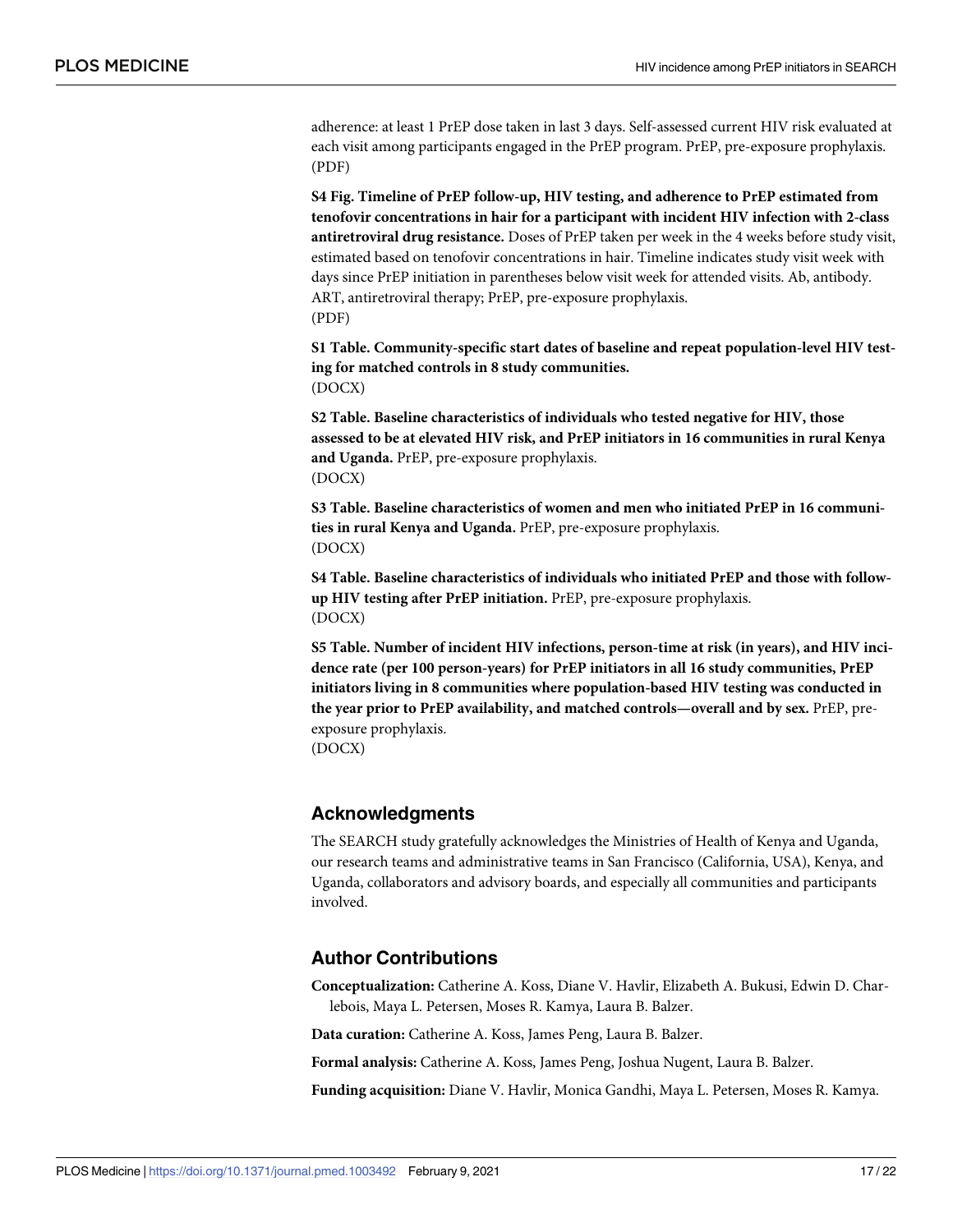- <span id="page-17-0"></span>**Investigation:** Catherine A. Koss, Diane V. Havlir, James Ayieko, Dalsone Kwarisiima, Jane Kabami, Gabriel Chamie, Mucunguzi Atukunda, Yusuf Mwinike, Florence Mwangwa, Asiphas Owaraganise, Winter Olilo, Katherine Snyman, Benard Awuonda, Tamara D. Clark, Douglas Black, Lillian B. Brown, Carina Marquez, Hideaki Okochi, Kevin Zhang, Carol S. Camlin, Vivek Jain, Monica Gandhi, Craig R. Cohen, Elizabeth A. Bukusi, Edwin D. Charlebois, Maya L. Petersen, Moses R. Kamya.
- **Methodology:** Catherine A. Koss, Diane V. Havlir, James Ayieko, Dalsone Kwarisiima, Jane Kabami, Gabriel Chamie, Mucunguzi Atukunda, Yusuf Mwinike, Florence Mwangwa, Asiphas Owaraganise, Winter Olilo, Katherine Snyman, Benard Awuonda, Tamara D. Clark, Douglas Black, Vivek Jain, Monica Gandhi, Craig R. Cohen, Elizabeth A. Bukusi, Edwin D. Charlebois, Maya L. Petersen, Moses R. Kamya, Laura B. Balzer.
- **Project administration:** Catherine A. Koss, Diane V. Havlir, James Ayieko, Dalsone Kwarisiima, Jane Kabami, Gabriel Chamie, Mucunguzi Atukunda, Yusuf Mwinike, Florence Mwangwa, Asiphas Owaraganise, Winter Olilo, Katherine Snyman, Benard Awuonda, Tamara D. Clark, Douglas Black, Craig R. Cohen, Elizabeth A. Bukusi, Edwin D. Charlebois, Maya L. Petersen, Moses R. Kamya.

**Software:** Catherine A. Koss, James Peng, Joshua Nugent, Laura B. Balzer.

**Validation:** Laura B. Balzer.

**Visualization:** Catherine A. Koss, James Peng, Laura B. Balzer.

**Writing – original draft:** Catherine A. Koss, Laura B. Balzer.

**Writing – review & editing:** Catherine A. Koss, Diane V. Havlir, James Ayieko, Dalsone Kwarisiima, Jane Kabami, Gabriel Chamie, Mucunguzi Atukunda, Yusuf Mwinike, Florence Mwangwa, Asiphas Owaraganise, James Peng, Winter Olilo, Katherine Snyman, Benard Awuonda, Tamara D. Clark, Douglas Black, Joshua Nugent, Lillian B. Brown, Carina Marquez, Hideaki Okochi, Kevin Zhang, Carol S. Camlin, Vivek Jain, Monica Gandhi, Craig R. Cohen, Elizabeth A. Bukusi, Edwin D. Charlebois, Maya L. Petersen, Moses R. Kamya, Laura B. Balzer.

#### **References**

- **[1](#page-2-0).** UNAIDS. Global AIDS update: Seizing the moment: Tacking entrenched inequalities to end epidemics. Geneva, Switzerland; 2020.
- **[2](#page-2-0).** Baeten JM, Donnell D, Ndase P, Mugo NR, Campbell JD, Wangisi J, et al. Antiretroviral prophylaxis for HIV prevention in heterosexual men and women. N Engl J Med. 2012; 367(5):399–410. Epub 2012 Jul 11. <https://doi.org/10.1056/NEJMoa1108524> PMID: [22784037](http://www.ncbi.nlm.nih.gov/pubmed/22784037)
- **[3](#page-2-0).** Grant RM, Lama JR, Anderson PL, McMahan V, Liu AY, Vargas L, et al. Preexposure chemoprophylaxis for HIV prevention in men who have sex with men. N Engl J Med. 2010; 363(27):2587–99. Epub 2010 Nov 23. <https://doi.org/10.1056/NEJMoa1011205> PMID: [21091279](http://www.ncbi.nlm.nih.gov/pubmed/21091279)
- **[4](#page-3-0).** Cohen MS, Chen YQ, McCauley M, Gamble T, Hosseinipour MC, Kumarasamy N, et al. Antiretroviral therapy for the prevention of HIV-1 transmission. N Engl J Med. 2016; 375(9):830–9. Epub 2016 Jul 18. <https://doi.org/10.1056/NEJMoa1600693> PMID: [27424812](http://www.ncbi.nlm.nih.gov/pubmed/27424812)
- **[5](#page-3-0).** Buchbinder SP, Havlir DV. Getting to Zero San Francisco: A collective impact approach. J Acquir Immune Defic Syndr. 2019; 82(Suppl 3):S176–S82. Epub 2019 Nov 26. [https://doi.org/10.1097/QAI.](https://doi.org/10.1097/QAI.0000000000002200) [0000000000002200](https://doi.org/10.1097/QAI.0000000000002200) PMID: [31764252](http://www.ncbi.nlm.nih.gov/pubmed/31764252)
- **[6](#page-3-0).** Grulich AE, Guy R, Amin J, Jin F, Selvey C, Holden J, et al. Population-level effectiveness of rapid, targeted, high-coverage roll-out of HIV pre-exposure prophylaxis in men who have sex with men: the EPIC-NSW prospective cohort study. Lancet HIV. 2018; 5(11):e629–e37. Epub 2018 Oct 22. [https://](https://doi.org/10.1016/S2352-3018%2818%2930215-7) [doi.org/10.1016/S2352-3018\(18\)30215-7](https://doi.org/10.1016/S2352-3018%2818%2930215-7) PMID: [30343026](http://www.ncbi.nlm.nih.gov/pubmed/30343026).
- **[7](#page-3-0).** Baeten JM, Heffron R, Kidoguchi L, Mugo NR, Katabira E, Bukusi EA, et al. Integrated delivery of antiretroviral treatment and pre-exposure prophylaxis to HIV-1-serodiscordant couples: a prospective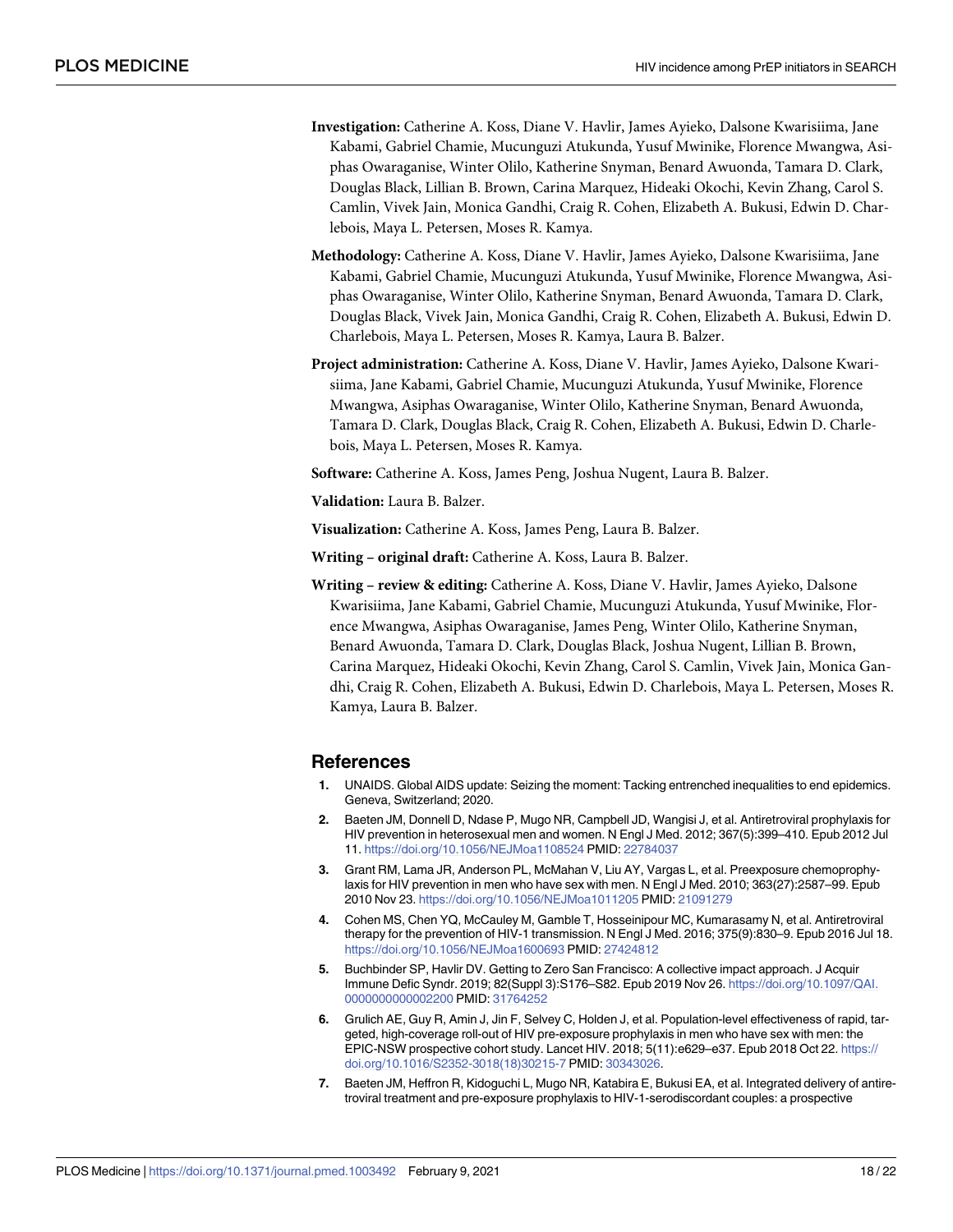implementation study in Kenya and Uganda. PLoS Med. 2016; 13(8):e1002099. Epub 2016 Aug. <https://doi.org/10.1371/journal.pmed.1002099> PMID: [27552090](http://www.ncbi.nlm.nih.gov/pubmed/27552090)

- <span id="page-18-0"></span>**[8](#page-3-0).** Celum C, Mgodi N, Bekker LG, Hosek S, Donnell D, Anderson P, et al. editors. PrEP adherence and effect of drug level feedback among young African women in HPTN 082. 10th IAS Conference on HIV Science; 2019; Mexico City, Mexico.
- **[9](#page-3-0).** Wahome EW, Graham SM, Thiong'o AN, Mohamed K, Oduor T, Gichuru E, et al. PrEP uptake and adherence in relation to HIV-1 incidence among Kenyan men who have sex with men. EClinicalMedicine. 2020; 26:100541. Epub 2020 Oct 23. <https://doi.org/10.1016/j.eclinm.2020.100541> PMID: [33089128](http://www.ncbi.nlm.nih.gov/pubmed/33089128)
- **[10](#page-3-0).** Mboup A, Behanzin L, Guedou FA, Nassirou G, Goma-Matsetse E, Giguere K, et al. Early antiretroviral therapy and daily pre-exposure prophylaxis for HIV prevention among female sex workers in Cotonou, Benin: a prospective observational demonstration study. J Int AIDS Soc. 2018; 21:e25208. Epub 22 November 2018. <https://doi.org/10.1002/jia2.25208> PMID: [31291057](http://www.ncbi.nlm.nih.gov/pubmed/31291057)
- **[11](#page-3-0).** Havlir DV, Balzer LB, Charlebois ED, Clark TD, Kwarisiima D, Ayieko J, et al. HIV testing and treatment with the use of a community health approach in rural Africa. N Engl J Med. 2019; 381(3):219–29. Epub 2019 Jul 18. <https://doi.org/10.1056/NEJMoa1809866> PMID: [31314966](http://www.ncbi.nlm.nih.gov/pubmed/31314966)
- **[12](#page-3-0).** Koss CA, Charlebois ED, Ayieko J, Kwarisiima D, Kabami J, Balzer LB, et al. Uptake, engagement, and adherence to pre-exposure prophylaxis offered after population HIV testing in rural Kenya and Uganda: 72-week interim analysis of observational data from the SEARCH study. Lancet HIV. 2020; 7(4):e249– e61. Epub 2020 Feb 23. [https://doi.org/10.1016/S2352-3018\(19\)30433-3](https://doi.org/10.1016/S2352-3018%2819%2930433-3) PMID: [32087152](http://www.ncbi.nlm.nih.gov/pubmed/32087152)
- **[13](#page-3-0).** Koss CA, Ayieko J, Mwangwa F, Owaraganise A, Kwarisiima D, Balzer LB, et al. Early adopters of Human Immunodeficiency Virus preexposure prophylaxis in a population-based combination prevention study in rural Kenya and Uganda. Clin Infect Dis. 2018; 67(12):1853–60. Epub 2018 May 10. <https://doi.org/10.1093/cid/ciy390> PMID: [29741594](http://www.ncbi.nlm.nih.gov/pubmed/29741594)
- **[14](#page-3-0).** Chamie G, Clark TD, Kabami J, Kadede K, Ssemmondo E, Steinfeld R, et al. A hybrid mobile approach for population-wide HIV testing in rural east Africa: an observational study. Lancet HIV. 2016; 3(3): e111–9. Epub 2016 Jan 26. [https://doi.org/10.1016/S2352-3018\(15\)00251-9](https://doi.org/10.1016/S2352-3018%2815%2900251-9) PMID: [26939734](http://www.ncbi.nlm.nih.gov/pubmed/26939734)
- **[15](#page-3-0).** Zheng W, Balzer L, van der Laan M, Petersen M, SEARCH Collaboration. Constrained binary classification using ensemble learning: an application to cost-efficient targeted PrEP strategies. Stat Med. 2018; 37(2):261–79. Epub 2017 Apr 7. <https://doi.org/10.1002/sim.7296> PMID: [28384841](http://www.ncbi.nlm.nih.gov/pubmed/28384841)
- **[16](#page-4-0).** Chamie G, Sang N, Kwarisiima D, Kabami J, Bagala I, Atukunda M, et al. Yield of HIV testing and reengagement of key populations in Uganda and Kenya. Conference on Retroviruses and Opportunistic Infections. Seattle, Washington, USA; 2019.
- **[17](#page-4-0).** Ministry of Health National AIDS and STI Control Programme. Guidelines on use of antiretroviral drugs for treating and preventing HIV infection in Kenya 2016. Nairobi, Kenya: NASCOP; 2016.
- **[18](#page-4-0).** World Health Organization. WHO implementation tool for pre-exposure prophylaxis (PrEP) of HIV infection. Module 6: Pharmacists. Geneva, Switzerland; 2017.
- **[19](#page-4-0).** Chesney MA, Ickovics JR, Chambers DB, Gifford AL, Neidig J, Zwickl B, et al. Self-reported adherence to antiretroviral medication among participants in HIV clinical trials: the AACTG adherence instruments. AIDS Care. 2000; 12(3):255–66. <https://doi.org/10.1080/09540120050042891> PMID: [10928201.](http://www.ncbi.nlm.nih.gov/pubmed/10928201)
- **[20](#page-4-0).** Uganda Ministry of Health. Consolidated guidelines for prevention and treatment of HIV in Uganda. 2016.
- **[21](#page-4-0).** Ministry of Health National AIDS and STI Control Programme. Guidelines on use of antiretroviral drugs for treating and preventing HIV infection in Kenya 2018. Nairobi, Kenya: NASCOP; 2018.
- **[22](#page-4-0).** Liu AY, Yang Q, Huang Y, Bacchetti P, Anderson PL, Jin C, et al. Strong relationship between oral dose and tenofovir hair levels in a randomized trial: Hair as a potential adherence measure for pre-exposure prophylaxis (PrEP). PLoS ONE. 2014; 9(1):e83736. <https://doi.org/10.1371/journal.pone.0083736> PMID: [24421901](http://www.ncbi.nlm.nih.gov/pubmed/24421901)
- **[23](#page-4-0).** Koss CA, Hosek SG, Bacchetti P, Anderson PL, Liu AY, Horng H, et al. Comparison of measures of adherence to Human Immunodeficiency Virus preexposure prophylaxis among adolescent and young men who have sex with men in the United States. Clin Infect Dis. 2018; 66(2):213–9. [https://doi.org/10.](https://doi.org/10.1093/cid/cix755) [1093/cid/cix755](https://doi.org/10.1093/cid/cix755) PMID: [29020194](http://www.ncbi.nlm.nih.gov/pubmed/29020194)
- **[24](#page-5-0).** Sekhon JS. Multivariate and propensity score matching software with automated balance optimization: The Matching package for R. J Stat Softw. 2011; 42(7):1–52.
- **[25](#page-5-0).** van der Laan MJ, Polley EC, Hubbard AE. Super learner. Stat Appl Genet Mol Biol. 2007; 6:Article25. Epub 2007 Sep 16. <https://doi.org/10.2202/1544-6115.1309> PMID: [17910531](http://www.ncbi.nlm.nih.gov/pubmed/17910531).
- **[26](#page-11-0).** Havlir D, Lockman S, Ayles H, Larmarange J, Chamie G, Gaolathe T, et al. What do the Universal Test and Treat trials tell us about the path to HIV epidemic control? J Int AIDS Soc. 2020; 23(2):e25455. Epub 2020 Feb 25. <https://doi.org/10.1002/jia2.25455> PMID: [32091179](http://www.ncbi.nlm.nih.gov/pubmed/32091179)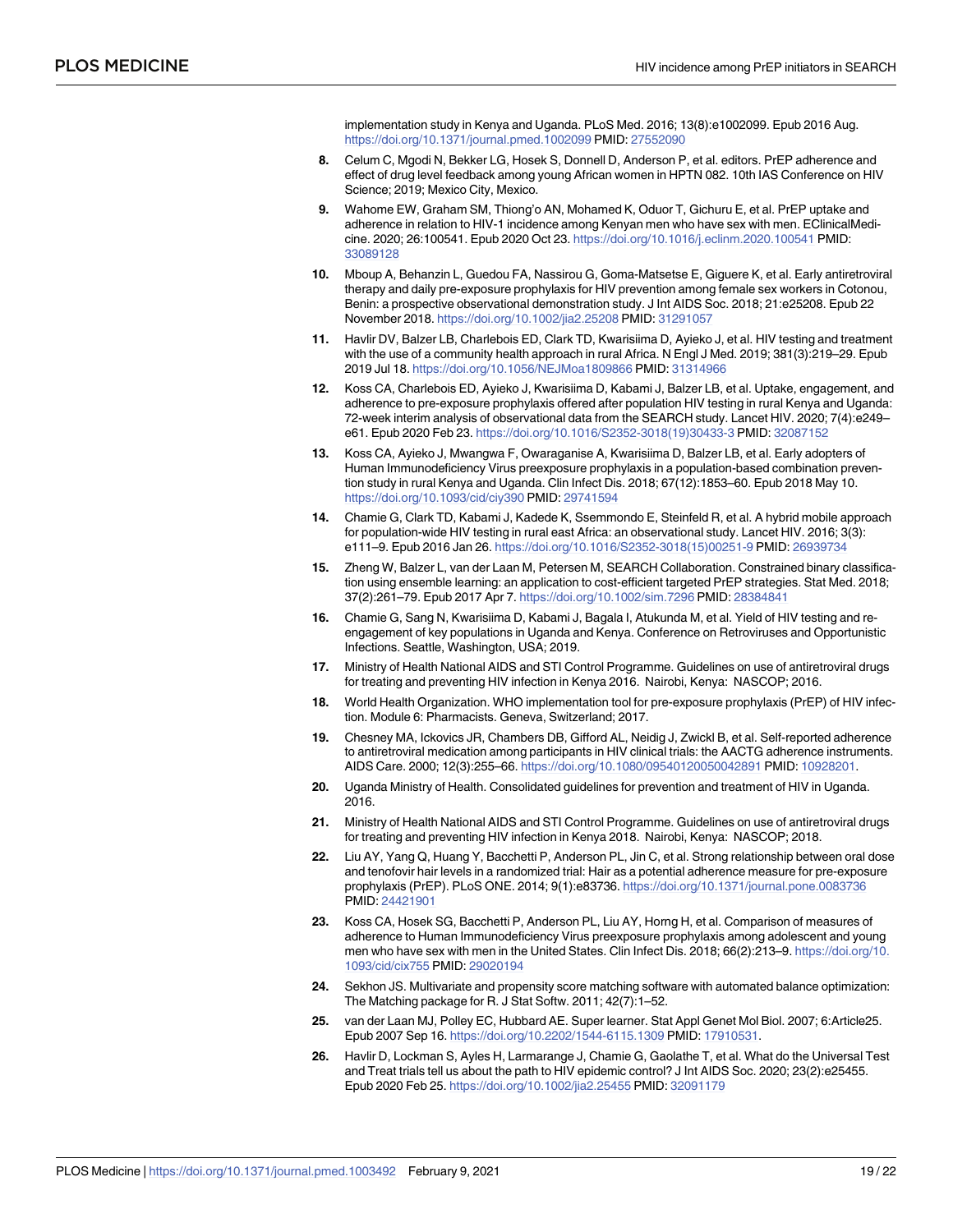- <span id="page-19-0"></span>**[27](#page-11-0).** Marrazzo JM, Ramjee G, Richardson BA, Gomez K, Mgodi N, Nair G, et al. Tenofovir-based preexposure prophylaxis for HIV infection among African women. N Engl J Med. 2015; 372(6):509–18. [https://](https://doi.org/10.1056/NEJMoa1402269) [doi.org/10.1056/NEJMoa1402269](https://doi.org/10.1056/NEJMoa1402269) PMID: [25651245](http://www.ncbi.nlm.nih.gov/pubmed/25651245)
- **[28](#page-11-0).** Van Damme L, Corneli A, Ahmed K, Agot K, Lombaard J, Kapiga S, et al. Preexposure prophylaxis for HIV infection among African women. N Engl J Med. 2012; 367(5):411–22. Epub 2012 Jul 11. [https://doi.](https://doi.org/10.1056/NEJMoa1202614) [org/10.1056/NEJMoa1202614](https://doi.org/10.1056/NEJMoa1202614) PMID: [22784040](http://www.ncbi.nlm.nih.gov/pubmed/22784040)
- **[29](#page-11-0).** Ayieko J, Petersen ML, Charlebois ED, Brown LB, Clark TD, Kwarisiima D, et al. A Patient-centered multicomponent strategy for accelerated linkage to care following community-wide HIV testing in rural Uganda and Kenya. J Acquir Immune Defic Syndr. 2019; 80(4):414–22. Epub 2019 Feb 27. [https://doi.](https://doi.org/10.1097/QAI.0000000000001939) [org/10.1097/QAI.0000000000001939](https://doi.org/10.1097/QAI.0000000000001939) PMID: [30807481](http://www.ncbi.nlm.nih.gov/pubmed/30807481)
- **[30](#page-12-0).** Mikati T, Jamison K, Daskalakis DC. Immediate PrEP initiation at New York City sexual health clinics. Conference on Retroviruses and Opportunistic Infections. Seattle, Washington; 2019.
- **[31](#page-12-0).** Kamis KF, Marx GE, Scott KA, Gardner EM, Wendel KA, Scott ML, et al. Same-Day HIV pre-exposure prophylaxis (PrEP) initiation during drop-in sexually transmitted diseases clinic appointments Is a highly acceptable, feasible, and safe model that engages individuals at risk for HIV into PrEP care. Open Forum Infect Dis. 2019; 6(7):ofz310. Epub 2019 Jul 26. <https://doi.org/10.1093/ofid/ofz310> PMID: [31341933](http://www.ncbi.nlm.nih.gov/pubmed/31341933)
- **[32](#page-12-0).** Haberer JE, Bangsberg DR, Baeten JM, Curran K, Koechlin F, Amico KR, et al. Defining success with HIV pre-exposure prophylaxis: a prevention-effective adherence paradigm. AIDS. 2015; 29(11):1277– 85. <https://doi.org/10.1097/QAD.0000000000000647> PMID: [26103095](http://www.ncbi.nlm.nih.gov/pubmed/26103095)
- **[33](#page-12-0).** Kagaayi J, Batte J, Nakawooya H, Kigozi B, Nakigozi G, Stromdahl S, et al. Uptake and retention on HIV pre-exposure prophylaxis among key and priority populations in South-Central Uganda. J Int AIDS Soc. 2020; 23(8):e25588. Epub 2020 Aug 14. <https://doi.org/10.1002/jia2.25588> PMID: [32785976](http://www.ncbi.nlm.nih.gov/pubmed/32785976)
- **[34](#page-12-0).** Were D, Musau A, Mutegi J, Ongwen P, Manguro G, Kamau M, et al. Using a HIV prevention cascade for identifying missed opportunities in PrEP delivery in Kenya: results from a programmatic surveillance study. J Int AIDS Soc. 2020; 23(Suppl 3):e25537. Epub 2020 Jul 1. <https://doi.org/10.1002/jia2.25537> PMID: [32602658](http://www.ncbi.nlm.nih.gov/pubmed/32602658)
- **[35](#page-12-0).** Moore JR, Donnell DJ, Boily MC, Mitchell KM, Delany-Moretlwe S, Bekker LG, et al. Model-based predictions of HIV incidence among African women using HIV risk behaviors and community-level data on male HIV prevalence and viral suppression. J Acquir Immune Defic Syndr. 2020; 85(4):423–9. Epub 2020 Nov 3. <https://doi.org/10.1097/QAI.0000000000002481> PMID: [33136739](http://www.ncbi.nlm.nih.gov/pubmed/33136739)
- **[36](#page-12-0).** Donnell D, Beesham I, Welch JD, Heffron R, Pleaner M, Kidoguchi L, et al. Incorporating PrEP into standard of prevention in a clinical trial is associated with reduced HIV incidence: Evidence from the ECHO Trial. 23rd International AIDS Conference (AIDS 2020: Virtual), 2020.
- **[37](#page-12-0).** Hayes RJ, Donnell D, Floyd S, Mandla N, Bwalya J, Sabapathy K, et al. Effect of universal testing and treatment on HIV incidence—HPTN 071 (PopART). N Engl J Med. 2019; 381(3):207–18. Epub 2019 Jul 18. <https://doi.org/10.1056/NEJMoa1814556> PMID: [31314965](http://www.ncbi.nlm.nih.gov/pubmed/31314965)
- **[38](#page-13-0).** Makhema J, Wirth KE, Pretorius Holme M, Gaolathe T, Mmalane M, Kadima E, et al. Universal testing, expanded treatment, and incidence of HIV infection in Botswana. N Engl J Med. 2019; 381(3):230–42. Epub 2019 Jul 18. <https://doi.org/10.1056/NEJMoa1812281> PMID: [31314967](http://www.ncbi.nlm.nih.gov/pubmed/31314967)
- **[39](#page-12-0).** Grabowski MK, Serwadda DM, Gray RH, Nakigozi G, Kigozi G, Kagaayi J, et al. HIV prevention efforts and incidence of HIV in Uganda. N Engl J Med. 2017; 377(22):2154–66. Epub 2017 Nov 25. [https://doi.](https://doi.org/10.1056/NEJMoa1702150) [org/10.1056/NEJMoa1702150](https://doi.org/10.1056/NEJMoa1702150) PMID: [29171817](http://www.ncbi.nlm.nih.gov/pubmed/29171817)
- **[40](#page-12-0).** Thigpen MC, Kebaabetswe PM, Paxton LA, Smith DK, Rose CE, Segolodi TM, et al. Antiretroviral preexposure prophylaxis for heterosexual HIV transmission in Botswana. N Engl J Med. 2012; 367(5):423– 34. Epub 2012 Jul 11. <https://doi.org/10.1056/NEJMoa1110711> PMID: [22784038.](http://www.ncbi.nlm.nih.gov/pubmed/22784038)
- **[41](#page-13-0).** Grimsrud A, Ameyan W, Ayieko J, Shewchuk T. Shifting the narrative: from "the missing men" to "we are missing the men". J Int AIDS Soc. 2020; 23(Suppl 2):e25526. Epub 2020 Jun 27. [https://doi.org/10.](https://doi.org/10.1002/jia2.25526) [1002/jia2.25526](https://doi.org/10.1002/jia2.25526) PMID: [32589325](http://www.ncbi.nlm.nih.gov/pubmed/32589325)
- **[42](#page-13-0).** de Oliveira T, Kharsany AB, Graf T, Cawood C, Khanyile D, Grobler A, et al. Transmission networks and risk of HIV infection in KwaZulu-Natal, South Africa: a community-wide phylogenetic study. Lancet HIV. 2017; 4(1):e41–e50. Epub 2016 Dec 1. [https://doi.org/10.1016/S2352-3018\(16\)30186-2](https://doi.org/10.1016/S2352-3018%2816%2930186-2) PMID: [27914874](http://www.ncbi.nlm.nih.gov/pubmed/27914874)
- **[43](#page-13-0).** Novitsky V, Zahralban-Steele M, Moyo S, Nkhisang T, Maruapula D, McLane MF, et al. Mapping of HIV-1C transmission networks reveals extensive spread of viral lineages across villages in Botswana treatment-as-prevention trial. J Infect Dis. 2020. Epub 2020 Jun 4. <https://doi.org/10.1093/infdis/jiaa276> PMID: [32492145](http://www.ncbi.nlm.nih.gov/pubmed/32492145).
- **[44](#page-13-0).** Baeten JM, Palanee-Phillips T, Brown ER, Schwartz K, Soto-Torres LE, Govender V, et al. Use of a vaginal ring containing dapivirine for HIV-1 prevention in women. N Engl J Med 2016; 375(22):2121–32. Epub 2016 Feb 22. <https://doi.org/10.1056/NEJMoa1506110> PMID: [26900902](http://www.ncbi.nlm.nih.gov/pubmed/26900902)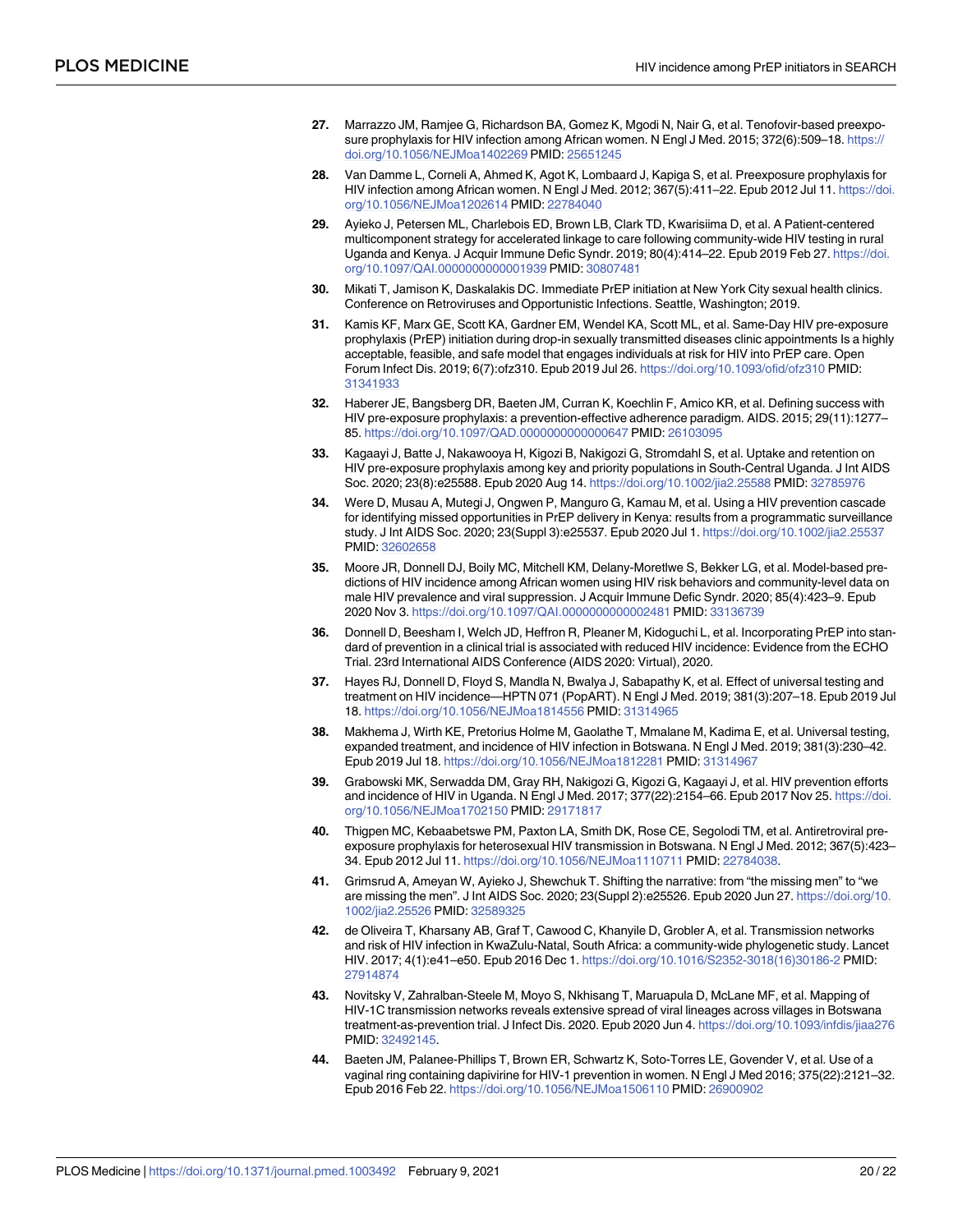- <span id="page-20-0"></span>**[45](#page-13-0).** Nel A, van Niekerk N, Kapiga S, Bekker L, Gama C, Gill K, et al. Safety and efficacy of dapivirine vaginal ring for HIV prevention in women. N Engl J Med. 2016; 375(22):2133–43. [https://doi.org/10.1056/](https://doi.org/10.1056/NEJMoa1602046) [NEJMoa1602046](https://doi.org/10.1056/NEJMoa1602046) PMID: [27959766](http://www.ncbi.nlm.nih.gov/pubmed/27959766)
- **[46](#page-13-0).** Landovitz RJ, Donnell D, Clement M, Hanscom B, Cottle L, Coelho L, et al. HPTN 083 Final Results: Pre-exposure prophylaxis containing long-acting injectable cabotegravir is safe and highly effective for cisgender men and transgender women who have sex with men. 23rd International AIDS Conference (AIDS 2020: Virtual), 2020.
- **[47](#page-13-0).** Chirwa LI, Johnson JA, Niska RW, Segolodi TM, Henderson FL, Rose CE, et al. CD4(+) cell count, viral load, and drug resistance patterns among heterosexual breakthrough HIV infections in a study of oral preexposure prophylaxis. AIDS. 2014; 28(2):223–6. Epub 2013 Dec 24. [https://doi.org/10.1097/QAD.](https://doi.org/10.1097/QAD.0000000000000102) [0000000000000102](https://doi.org/10.1097/QAD.0000000000000102) PMID: [24361682.](http://www.ncbi.nlm.nih.gov/pubmed/24361682)
- **48.** Grant RM, Liegler T, Defechereux P, Kashuba AD, Taylor D, Abdel-Mohsen M, et al. Drug resistance and plasma viral RNA level after ineffective use of oral pre-exposure prophylaxis in women. AIDS. 2015; 29(3):331–7. Epub 2014 Dec 17. <https://doi.org/10.1097/QAD.0000000000000556> PMID: [25503265](http://www.ncbi.nlm.nih.gov/pubmed/25503265).
- **[49](#page-13-0).** Riddler SA, Husnik M, Ramjee G, Premrajh A, Tutshana BO, Pather A, et al. HIV disease progression among women following seroconversion during a tenofovir-based HIV prevention trial. PLoS ONE. 2017; 12(6):e0178594. Epub 2017 Jun 29. <https://doi.org/10.1371/journal.pone.0178594> PMID: [28658251](http://www.ncbi.nlm.nih.gov/pubmed/28658251)
- **[50](#page-13-0).** World Health Organization. Guidelines for managing advanced HIV disease and rapid initiation of antiretroviral therapy. Geneva, Switzerland; 2017.
- **[51](#page-13-0).** Tittle V, Boffito M, McOwan A, Whitlock G. Dean Street Collaborative Group. Antiretroviral resistance and management after pre-exposure to prophylaxis. Lancet HIV. 2020; 7(2):e84. Epub 2020 Feb 7. [https://doi.org/10.1016/S2352-3018\(19\)30404-7](https://doi.org/10.1016/S2352-3018%2819%2930404-7) PMID: [32027853](http://www.ncbi.nlm.nih.gov/pubmed/32027853).
- **[52](#page-13-0).** Drain PK, Dorward J, Violette LR, Quame-Amaglo J, Thomas KK, Samsunder N, et al. Point-of-care HIV viral load testing combined with task shifting to improve treatment outcomes (STREAM): findings from an open-label, non-inferiority, randomised controlled trial. Lancet HIV. 2020; 7(4):e229-e37. Epub 2020 Feb 28. [https://doi.org/10.1016/S2352-3018\(19\)30402-3](https://doi.org/10.1016/S2352-3018%2819%2930402-3) PMID: [32105625](http://www.ncbi.nlm.nih.gov/pubmed/32105625)
- **[53](#page-14-0).** Knox DC, Anderson PL, Harrigan PR, Tan DH. Multidrug-resistant HIV-1 infection despite preexposure prophylaxis. N Engl J Med 2017; 376(5):501–2. Epub 2017 Feb 2. [https://doi.org/10.1056/](https://doi.org/10.1056/NEJMc1611639) [NEJMc1611639](https://doi.org/10.1056/NEJMc1611639) PMID: [28146652.](http://www.ncbi.nlm.nih.gov/pubmed/28146652)
- **[54](#page-14-0).** Cohen SE, Sachdev D, Lee SA, Scheer S, Bacon O, Chen MJ, et al. Acquisition of tenofovir-susceptible, emtricitabine-resistant HIV despite high adherence to daily pre-exposure prophylaxis: a case report. Lancet HIV. 2018. Epub 2018 Dec 7. [https://doi.org/10.1016/S2352-3018\(18\)30288-1](https://doi.org/10.1016/S2352-3018%2818%2930288-1) PMID: [30503324](http://www.ncbi.nlm.nih.gov/pubmed/30503324)
- **55.** Colby DJ, Kroon E, Sacdalan C, Gandhi M, Grant RM, Phanuphak P, et al. Acquisition of multidrugresistant Human Immunodeficiency Virus type 1 infection in a patient taking preexposure prophylaxis. Clin Infect Dis. 2018; 67(6):962–4. Epub 2018 Jul 3. <https://doi.org/10.1093/cid/ciy321> PMID: [29961859](http://www.ncbi.nlm.nih.gov/pubmed/29961859)
- **56.** Hoornenborg E, Prins M, Achterbergh RCA, Woittiez LR, Cornelissen M, Jurriaans S, et al. Acquisition of wild-type HIV-1 infection in a patient on pre-exposure prophylaxis with high intracellular concentrations of tenofovir diphosphate: a case report. Lancet HIV. 2017; 4(11):e522–e8. Epub 2017 Sep 19. [https://doi.org/10.1016/S2352-3018\(17\)30132-7](https://doi.org/10.1016/S2352-3018%2817%2930132-7) PMID: [28919303](http://www.ncbi.nlm.nih.gov/pubmed/28919303).
- **57.** Markowitz M, Grossman H, Anderson PL, Grant R, Gandhi M, Horng H, et al. Newly acquired infection with multidrug-resistant HIV-1 in a patient adherent to preexposure prophylaxis. J Acquir Immune Defic Syndr. 2017; 76(4):e104–e6. Epub 2017 Oct 28. <https://doi.org/10.1097/QAI.0000000000001534> PMID: [29076941](http://www.ncbi.nlm.nih.gov/pubmed/29076941)
- **58.** Spinelli MA, Lowery B, Shuford JA, Spindler J, Kearney MF, McFarlane JR, et al. Use of drug-level testing and single-genome sequencing to unravel a case of HIV seroconversion on PrEP. Clin Infect Dis. 2020. Epub 2020 Jul 21. <https://doi.org/10.1093/cid/ciaa1011> PMID: [32686825.](http://www.ncbi.nlm.nih.gov/pubmed/32686825)
- **[59](#page-14-0).** Thaden JT, Gandhi M, Okochi H, Hurt CB, McKellar MS. Seroconversion on preexposure prophylaxis: a case report with segmental hair analysis for timed adherence determination. AIDS. 2018; 32(9):F1– F4. Epub 2018 Apr 24. <https://doi.org/10.1097/QAD.0000000000001825> PMID: [29683856](http://www.ncbi.nlm.nih.gov/pubmed/29683856)
- **[60](#page-14-0).** Gandhi M, Glidden DV, Mayer K, Schechter M, Buchbinder S, Grinsztejn B, et al. Association of age, baseline kidney function, and medication exposure with declines in creatinine clearance on pre-exposure prophylaxis: an observational cohort study. Lancet HIV. 2016; 3(11):e521–e8. Epub 2016 Aug 31. [https://doi.org/10.1016/S2352-3018\(16\)30153-9](https://doi.org/10.1016/S2352-3018%2816%2930153-9) PMID: [27658870](http://www.ncbi.nlm.nih.gov/pubmed/27658870)
- **[61](#page-14-0).** Anderson PL, Liu AY, Castillo-Mancilla JR, Gardner EM, Seifert SM, McHugh C, et al. Intracellular tenofovir-diphosphate and emtricitabine-triphosphate in dried blood spots following directly observed